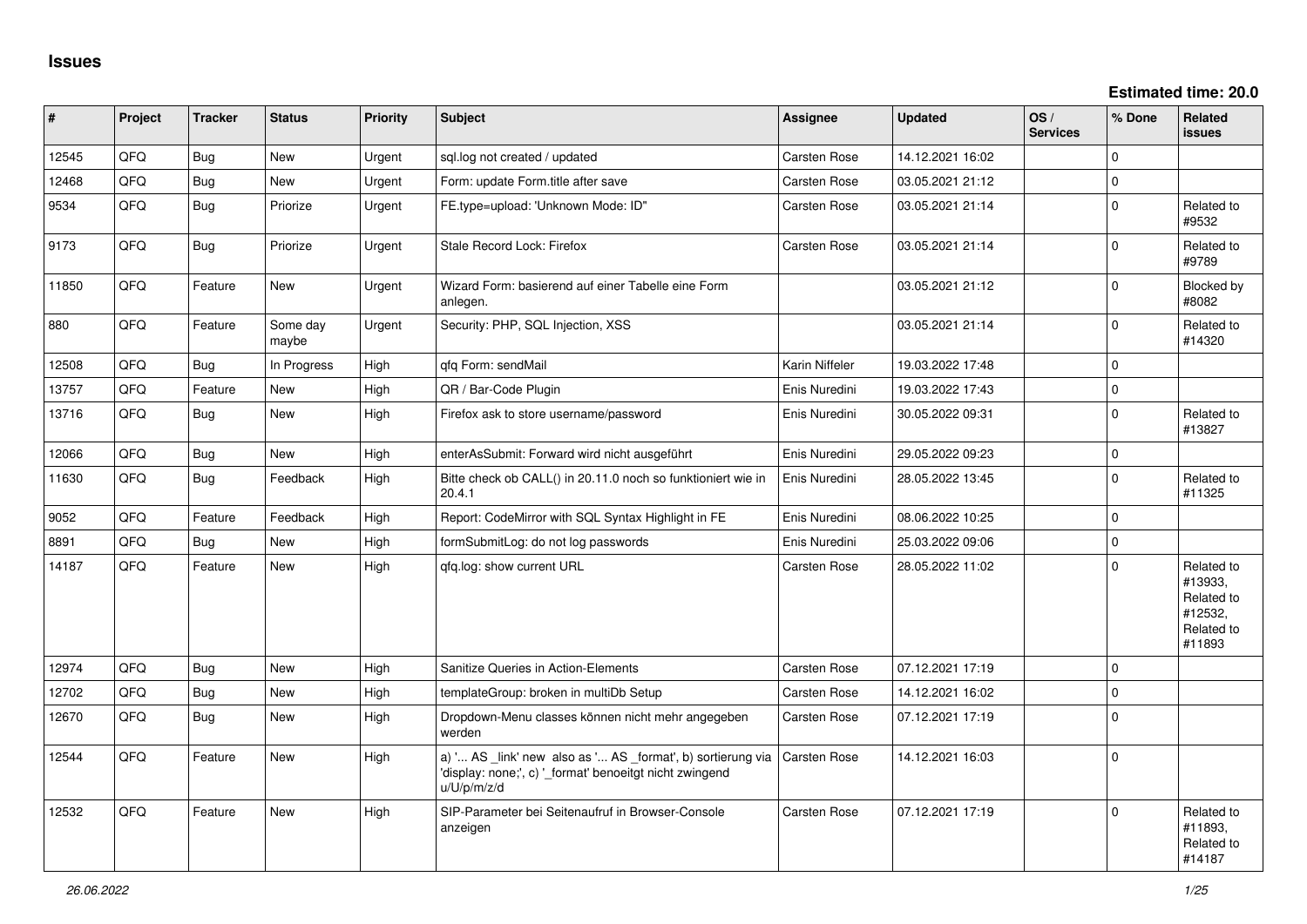| #     | Project | <b>Tracker</b> | <b>Status</b> | <b>Priority</b> | <b>Subject</b>                                                                             | Assignee            | <b>Updated</b>   | OS/<br><b>Services</b> | % Done      | Related<br>issues                                                    |
|-------|---------|----------------|---------------|-----------------|--------------------------------------------------------------------------------------------|---------------------|------------------|------------------------|-------------|----------------------------------------------------------------------|
| 12513 | QFQ     | Bug            | New           | High            | Implement server side check of maxlength                                                   | Carsten Rose        | 07.12.2021 17:19 |                        | $\mathbf 0$ |                                                                      |
| 12463 | QFQ     | Bug            | ToDo          | High            | QFQ Function: 'function' and 'sql' on same level - output of<br>sql is shown two times.    | Carsten Rose        | 15.12.2021 16:31 |                        | $\Omega$    |                                                                      |
| 12395 | QFQ     | Bug            | ToDo          | High            | QFQ Function: Result two times shown                                                       | <b>Carsten Rose</b> | 18.02.2022 08:59 |                        | $\Omega$    |                                                                      |
| 12186 | QFQ     | Feature        | New           | High            | TinyMCE Config für Objekte                                                                 | Carsten Rose        | 07.12.2021 17:19 |                        | $\Omega$    | <b>Blocks</b><br>#12632                                              |
| 11893 | QFQ     | Feature        | New           | High            | Broken SIP: a) only report one time, b) only report in main<br>column                      | Carsten Rose        | 12.05.2021 12:13 |                        | $\Omega$    | Related to<br>#12532,<br>Related to<br>#14187                        |
| 10640 | QFQ     | Bug            | New           | High            | TypeAhead Tag: FE editierbar trotz readOnly                                                | <b>Carsten Rose</b> | 03.05.2021 21:12 |                        | $\Omega$    |                                                                      |
| 10508 | QFQ     | <b>Bug</b>     | New           | High            | Multi Form broken on Multi DB Instance                                                     | Carsten Rose        | 03.05.2021 21:12 |                        | $\mathbf 0$ |                                                                      |
| 10506 | QFQ     | Bug            | New           | High            | Template Group broken on MultiDB instance                                                  | Carsten Rose        | 03.05.2021 21:12 |                        | $\Omega$    | Related to<br>#10505                                                 |
| 10081 | QFQ     | Bug            | New           | High            | Stale record lock after 'forbidden' character                                              | Carsten Rose        | 03.05.2021 21:12 |                        | $\Omega$    | Related to<br>#10082,<br>Related to<br>#9789                         |
| 9789  | QFQ     | Bug            | In Progress   | High            | Record Lock: release to early on 'leave page'                                              | Carsten Rose        | 10.01.2022 09:25 |                        | 100         | Related to<br>#10081,<br>Related to<br>#9173.<br>Related to<br>#8702 |
| 9531  | QFQ     | Bug            | New           | High            | FE File: Dynamic Update / modeSql / required detected<br>even it not set                   | Carsten Rose        | 11.06.2021 20:32 |                        | $\Omega$    | Related to<br>#12398                                                 |
| 9517  | QFQ     | Feature        | In Progress   | High            | Input multiple tags with typeahead                                                         | Carsten Rose        | 03.05.2021 21:14 |                        | 40          | Related to<br>#10150                                                 |
| 9347  | QFQ     | <b>Bug</b>     | New           | High            | FE.type=upload with dynamic show/hidden: required not<br>detected                          | Carsten Rose        | 12.06.2021 10:40 |                        | $\Omega$    | Related to<br>#5305,<br>Related to<br>#12398                         |
| 9121  | QFQ     | <b>Bug</b>     | Priorize      | High            | sip links have r and __dbIndexData set                                                     | Carsten Rose        | 12.06.2021 10:41 |                        | $\Omega$    |                                                                      |
| 8962  | QFQ     | Feature        | New           | High            | allow for form fields with identical names                                                 | Carsten Rose        | 03.05.2021 21:14 |                        | $\Omega$    |                                                                      |
| 8668  | QFQ     | <b>Bug</b>     | New           | High            | Pill disabled: dyamic mode 'hidden' not respected - FE is still   Carsten Rose<br>required |                     | 03.05.2021 21:14 |                        | 0           |                                                                      |
| 8431  | QFQ     | <b>Bug</b>     | New           | High            | autocron.php with wrong path                                                               | Carsten Rose        | 03.05.2021 21:14 |                        | 0           |                                                                      |
| 8204  | QFQ     | Feature        | Priorize      | High            | Position 'required mark'                                                                   | Carsten Rose        | 16.06.2021 13:44 |                        | 0           |                                                                      |
| 8083  | QFQ     | <b>Bug</b>     | New           | High            | FormEditor: primary table list does not respect<br>'indexDb={{indexData:Y}}'               | Carsten Rose        | 03.05.2021 21:14 |                        | 0           | Has duplicate<br>#6678                                               |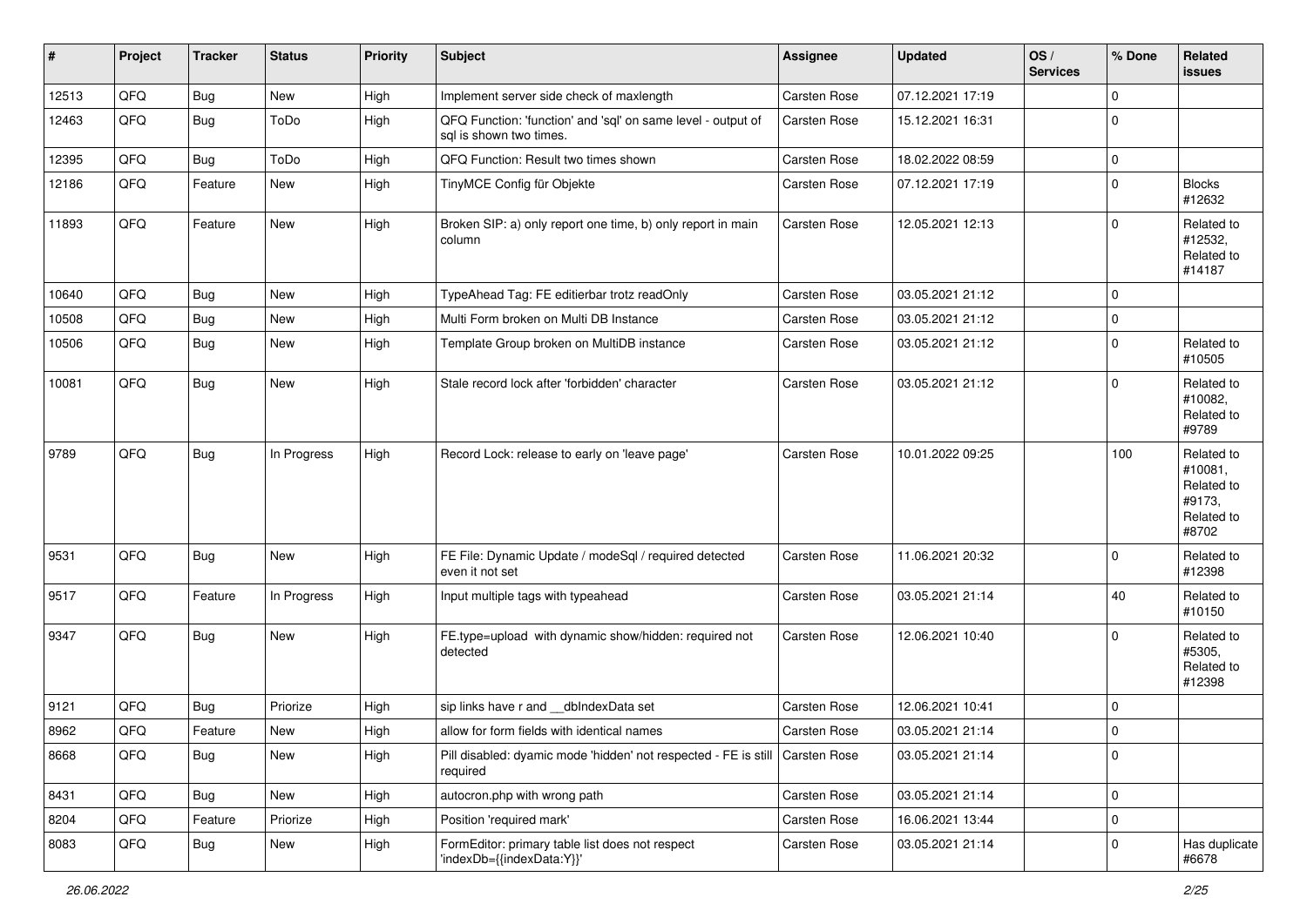| #     | Project | <b>Tracker</b> | <b>Status</b>     | <b>Priority</b> | <b>Subject</b>                                                                                         | <b>Assignee</b>     | <b>Updated</b>   | OS/<br><b>Services</b> | % Done      | Related<br><b>issues</b>                        |
|-------|---------|----------------|-------------------|-----------------|--------------------------------------------------------------------------------------------------------|---------------------|------------------|------------------------|-------------|-------------------------------------------------|
| 8082  | QFQ     | Feature        | Priorize          | High            | Contact form without saving record                                                                     | <b>Carsten Rose</b> | 07.12.2021 15:20 |                        | $\Omega$    | Related to<br>#8587,<br><b>Blocks</b><br>#11850 |
| 7899  | QFQ     | <b>Bug</b>     | New               | High            | Fe.type=password / retype / required: always complain<br>about missing value                           | Carsten Rose        | 03.05.2021 21:14 |                        | 0           |                                                 |
| 7850  | QFQ     | Feature        | New               | High            | Upload records: non 'pathFileName' column                                                              | Carsten Rose        | 03.05.2021 21:14 |                        | $\Omega$    |                                                 |
| 7650  | QFQ     | Bug            | <b>New</b>        | High            | Optional do not show 'required' sign on FormElement                                                    | <b>Carsten Rose</b> | 03.05.2021 21:14 |                        | $\mathbf 0$ |                                                 |
| 6116  | QFQ     | Bug            | Priorize          | High            | value of checkbox not saved                                                                            | Carsten Rose        | 07.12.2021 17:19 |                        | $\Omega$    |                                                 |
| 5715  | QFQ     | Feature        | <b>New</b>        | High            | PDF Caching                                                                                            | Carsten Rose        | 03.05.2021 21:14 |                        | $\Omega$    | Related to<br>#5851.<br>Related to<br>#6357     |
| 5459  | QFQ     | Bug            | New               | High            | Multi DB: spread system tables between 'QFQ' and<br>'Data'-DB                                          | Carsten Rose        | 03.05.2021 21:14 |                        | $\Omega$    | Related to<br>#4720                             |
| 5221  | QFQ     | Bug            | New               | High            | Download Dialog: Bleibt stehen in FF wenn Datei<br>automatisch gespeichert wird.                       | Carsten Rose        | 03.05.2021 21:14 |                        | $\mathbf 0$ |                                                 |
| 4279  | QFQ     | <b>Bug</b>     | Some day<br>maybe | High            | config.linkVars lost                                                                                   | Carsten Rose        | 03.05.2021 21:14 |                        | $\Omega$    |                                                 |
| 4258  | QFQ     | Feature        | Some day<br>maybe | High            | <b>System Defaults: Forms</b>                                                                          | Carsten Rose        | 03.05.2021 21:14 |                        | $\Omega$    |                                                 |
| 3990  | QFQ     | Feature        | Some day<br>maybe | High            | custom class definition: add space automatically                                                       | Carsten Rose        | 03.05.2021 21:14 |                        | $\Omega$    |                                                 |
| 3967  | QFQ     | Feature        | Some day<br>maybe | High            | Report: Checkbox, Radio, Dropdown, Input welches ohne<br>Submit funktioniert - 'Inline-Form'           | Carsten Rose        | 03.05.2021 21:14 |                        | $\pmb{0}$   |                                                 |
| 3848  | QFQ     | Feature        | Some day<br>maybe | High            | Antivirus check fuer Upload files in qfq?                                                              | Carsten Rose        | 03.05.2021 21:14 |                        | $\Omega$    | Related to<br>#4131                             |
| 3727  | QFQ     | Feature        | <b>New</b>        | High            | Security: Session Hijacking erschweren                                                                 | Carsten Rose        | 03.05.2021 21:14 |                        | $\Omega$    |                                                 |
| 3570  | QFQ     | <b>Bug</b>     | Some day<br>maybe | High            | Formular mit prmitnew   permitEdit=Always wird nicht<br>aufgerufen (ist leer)                          | Carsten Rose        | 03.05.2021 21:14 |                        | $\Omega$    |                                                 |
| 3109  | QFQ     | <b>Bug</b>     | Some day<br>maybe | High            | RealUrl: Links werden nicht korrekt gerendert                                                          | Carsten Rose        | 03.05.2021 21:14 |                        | $\Omega$    |                                                 |
| 3061  | QFQ     | <b>Bug</b>     | Some day<br>maybe | High            | winstitute: mysql connection durcheinander - nmhp17<br>(ag7)/QFQ arbeitet mit DB/Tabellen von biostat. | Carsten Rose        | 03.05.2021 21:14 |                        | $\Omega$    |                                                 |
| 11237 | QFQ     | <b>Bug</b>     | New               | High            | Radiobutton / parameter.buttonClass= btn-default - kein dirty<br>Trigger                               | Benjamin Baer       | 03.05.2021 21:12 |                        | $\Omega$    | Related to<br>#10766                            |
| 11057 | QFQ     | Bug            | <b>New</b>        | High            | Checkboxes ohne span.checkmark im Report werden<br>ausgeblendet                                        | Benjamin Baer       | 03.05.2021 21:12 |                        | $\Omega$    | Related to<br>#11039                            |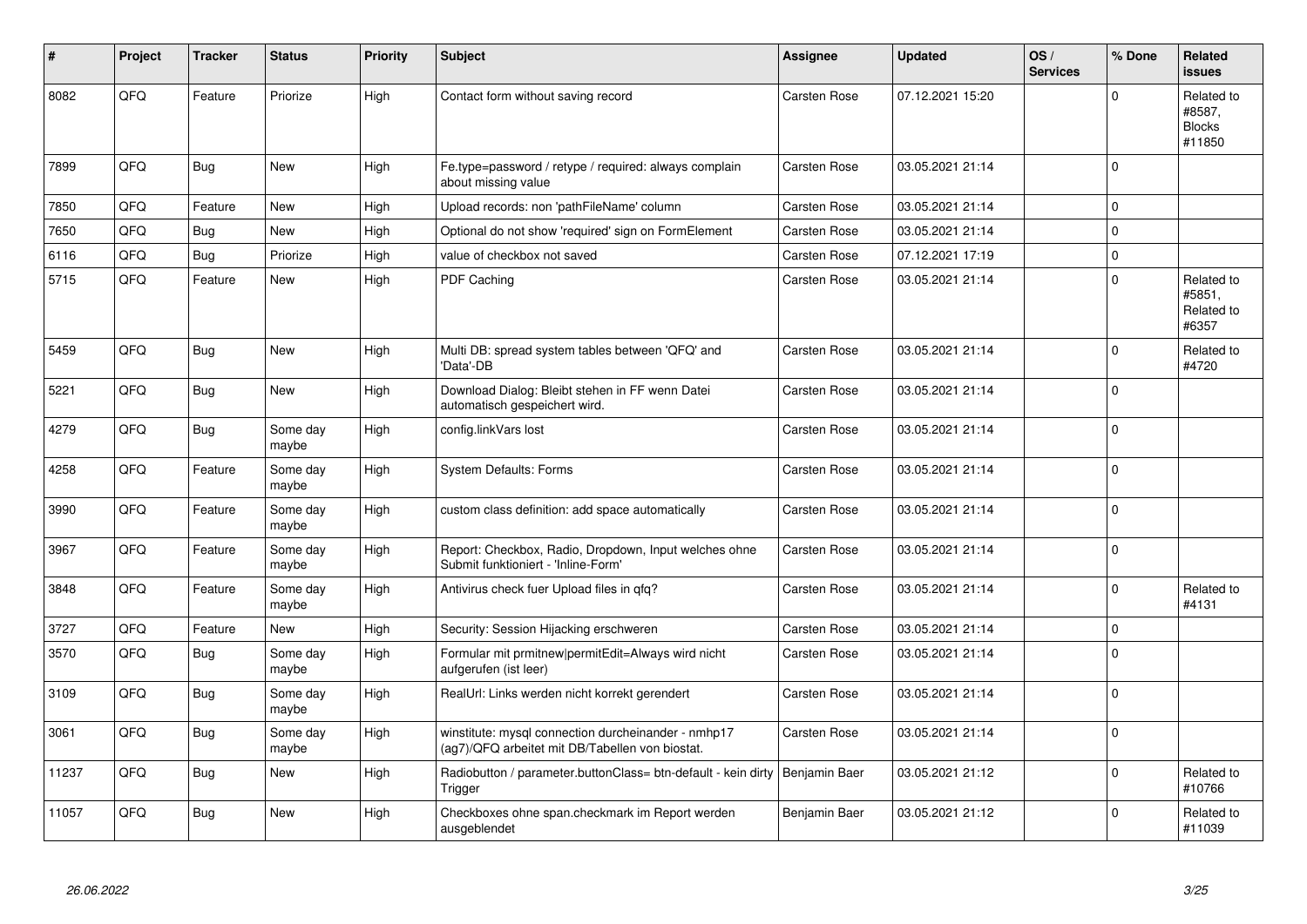| $\sharp$ | Project | <b>Tracker</b> | <b>Status</b> | <b>Priority</b> | <b>Subject</b>                                                            | <b>Assignee</b>        | <b>Updated</b>   | OS/<br><b>Services</b> | % Done      | Related<br><b>issues</b>                                                                                                                                              |
|----------|---------|----------------|---------------|-----------------|---------------------------------------------------------------------------|------------------------|------------------|------------------------|-------------|-----------------------------------------------------------------------------------------------------------------------------------------------------------------------|
| 9548     | QFQ     | Feature        | Feedback      | High            | FormElement: Pattern mismatch - optional report only on<br>focus lost     | Benjamin Baer          | 03.05.2021 21:14 |                        | $\Omega$    |                                                                                                                                                                       |
| 7602     | QFQ     | Feature        | ToDo          | High            | Multi Select: with checkboxes                                             | Benjamin Baer          | 22.03.2022 09:07 |                        | $\mathbf 0$ |                                                                                                                                                                       |
| 10766    | QFQ     | Bug            | New           | High            | Radiobutton / parameter.buttonClass=btn-default: dynamic<br>update        |                        | 03.05.2021 21:12 |                        | $\Omega$    | Related to<br>#11237                                                                                                                                                  |
| 10114    | QFQ     | Feature        | New           | High            | Symbol (Link): 'G:' (Glyphicon) replaced by 'i:' (icon)                   |                        | 07.12.2021 17:19 |                        | $\Omega$    | Related to<br>#3797,<br>Related to<br>#4194                                                                                                                           |
| 13609    | QFQ     | Feature        | New           | Normal          | QFQ Introduction: Seite aufloesen                                         | Philipp<br>Gröbelbauer | 28.05.2022 11:02 |                        | $\Omega$    |                                                                                                                                                                       |
| 8316     | QFQ     | Bug            | Feedback      | Normal          | Documentation/Behaviour for Nested Queries and<br>Record-Store confusing  | Nicola Chiapolini      | 20.11.2019 09:14 |                        | $\Omega$    |                                                                                                                                                                       |
| 10124    | QFQ     | Feature        | Feedback      | Normal          | qfq AAI-Login                                                             | Karin Niffeler         | 07.05.2020 09:36 |                        | $\mathbf 0$ |                                                                                                                                                                       |
| 14395    | QFQ     | Support        | New           | Normal          | FormEditor: Virtual table columns                                         | Enis Nuredini          | 21.06.2022 16:09 |                        | $\Omega$    |                                                                                                                                                                       |
| 14377    | QFQ     | Bug            | New           | Normal          | Documentation > General Tips: white page after migration                  | Enis Nuredini          | 19.06.2022 16:37 |                        | $\mathbf 0$ |                                                                                                                                                                       |
| 14376    | QFQ     | Feature        | New           | Normal          | QFQ Bootstrap: if missing, create stored procedures                       | Enis Nuredini          | 19.06.2022 16:37 |                        | $\Omega$    |                                                                                                                                                                       |
| 14322    | QFQ     | Bug            | New           | Normal          | Form Load: by default no scroll (save & close should be<br>visible)       | Enis Nuredini          | 15.06.2022 14:12 |                        | $\Omega$    | Related to<br>#14321,<br>Related to<br>#6232                                                                                                                          |
| 14320    | QFQ     | Feature        | ToDo          | Normal          | Allow specific HTML Tags and Attributes: general, TinyMCE                 | Enis Nuredini          | 17.06.2022 10:44 |                        | $\Omega$    | Related to<br>#12664,<br>Related to<br>#12039,<br>Related to<br>#11702,<br>Related to<br>#7239,<br>Related to<br>#3708,<br>Related to<br>#3646,<br>Related to<br>#880 |
| 14303    | QFQ     | <b>Bug</b>     | ToDo          | Normal          | datetime broken with picker                                               | Enis Nuredini          | 17.06.2022 09:02 |                        | 0           | Related to<br>#12630                                                                                                                                                  |
| 14245    | QFQ     | Bug            | New           | Normal          | Form Save Btn bleibt disabled wenn Datumsfeld über<br>Datepicker geändert | Enis Nuredini          | 27.05.2022 13:45 |                        | $\mathbf 0$ | Related to<br>#13689                                                                                                                                                  |
| 14227    | QFQ     | Feature        | New           | Normal          | Selenium Konkurrenz: cypress.io                                           | Enis Nuredini          | 28.05.2022 11:02 |                        | 0           |                                                                                                                                                                       |
| 14028    | QFQ     | Feature        | New           | Normal          | Required notification: visual nicer                                       | Enis Nuredini          | 28.05.2022 11:01 |                        | $\pmb{0}$   |                                                                                                                                                                       |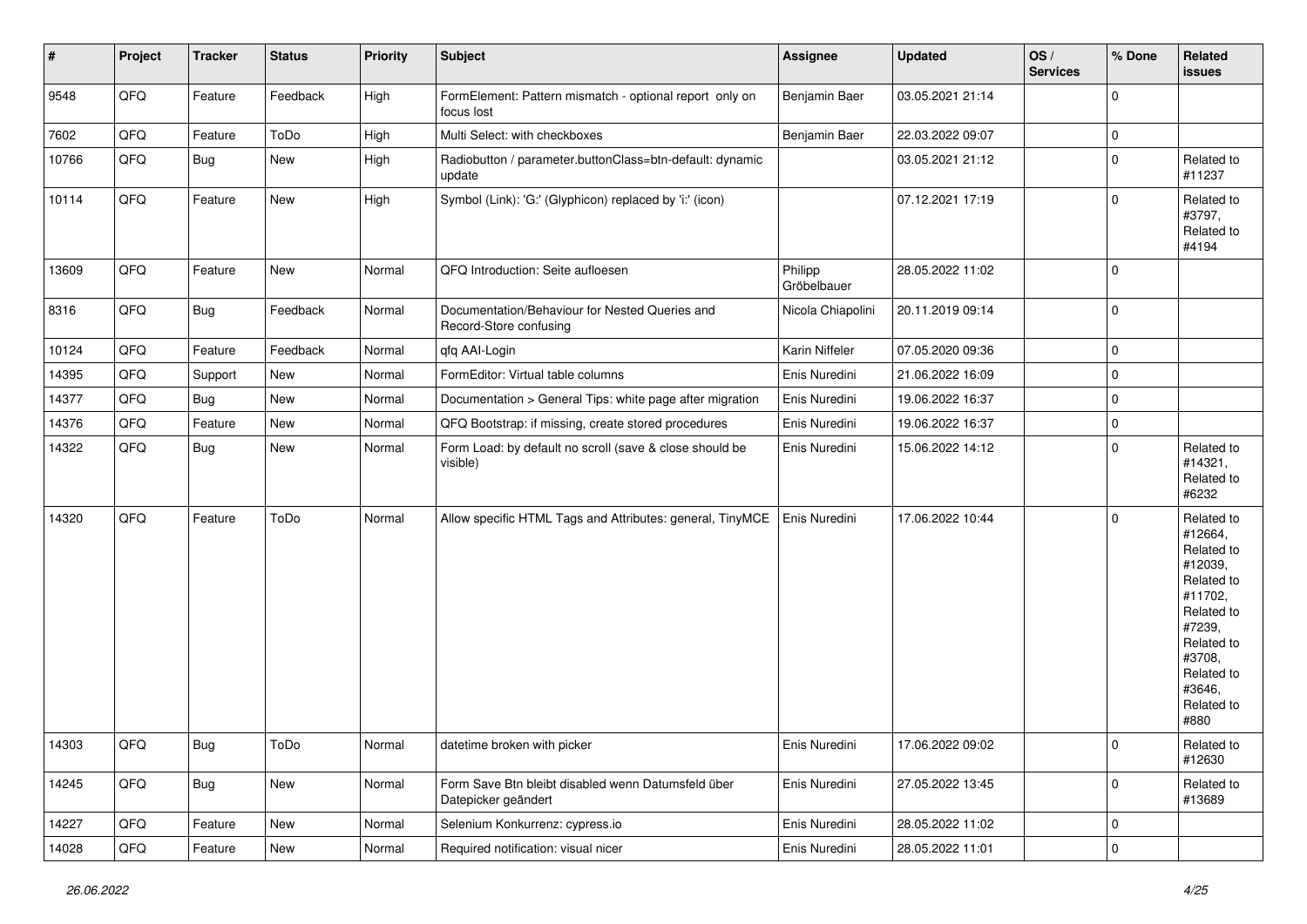| $\vert$ # | Project | <b>Tracker</b> | <b>Status</b>     | <b>Priority</b> | <b>Subject</b>                                                                        | <b>Assignee</b> | <b>Updated</b>   | OS/<br><b>Services</b> | % Done      | Related<br><b>issues</b>                                                    |
|-----------|---------|----------------|-------------------|-----------------|---------------------------------------------------------------------------------------|-----------------|------------------|------------------------|-------------|-----------------------------------------------------------------------------|
| 13945     | QFQ     | Feature        | <b>New</b>        | Normal          | As _link: content before/after link                                                   | Enis Nuredini   | 28.05.2022 11:01 |                        | $\Omega$    | Related to<br>#12262                                                        |
| 13943     | QFQ     | Bug            | Priorize          | Normal          | unable to find formgroup                                                              | Enis Nuredini   | 28.05.2022 11:03 |                        | 0           |                                                                             |
| 13900     | QFQ     | Feature        | Priorize          | Normal          | Selenium: Check das Cookie/PDF funktioniert                                           | Enis Nuredini   | 25.03.2022 12:45 |                        | $\Omega$    |                                                                             |
| 13899     | QFQ     | <b>Bug</b>     | ToDo              | Normal          | Selenium: zum laufen bringen                                                          | Enis Nuredini   | 25.03.2022 10:24 |                        | $\mathbf 0$ |                                                                             |
| 13767     | QFQ     | Bug            | Feedback          | Normal          | date/time-picker: required shows up/down button orange                                | Enis Nuredini   | 16.05.2022 23:16 |                        | $\Omega$    |                                                                             |
| 13689     | QFQ     | Bug            | <b>New</b>        | Normal          | Enter auf Eingabefeld mit ungültigem Wert führt zu blurry<br>Seite                    | Enis Nuredini   | 28.05.2022 10:53 |                        | $\mathbf 0$ | Related to<br>#14245, Has<br>duplicate<br>#11891                            |
| 13608     | QFQ     | Feature        | Some day<br>maybe | Normal          | Automatic Browser Language Redirect                                                   | Enis Nuredini   | 17.06.2022 08:35 |                        | $\Omega$    |                                                                             |
| 13572     | QFQ     | Feature        | Feedback          | Normal          | Form Load: misleading error message on trying to load non<br>existent primary record  | Enis Nuredini   | 16.05.2022 23:16 |                        | 100         |                                                                             |
| 12989     | QFQ     | Bug            | New               | Normal          | empty string does not trigger dynamic update                                          | Enis Nuredini   | 28.05.2022 11:09 |                        | $\mathbf 0$ |                                                                             |
| 12630     | QFQ     | Feature        | In Progress       | Normal          | Input: date[time]: min / max values                                                   | Enis Nuredini   | 20.06.2022 18:31 |                        | $\Omega$    | Related to<br>#10096,<br>Related to<br>#14302,<br>Related to<br>#14303      |
| 12262     | QFQ     | Feature        | ToDo              | Normal          | Form buttons on top: more customable                                                  | Enis Nuredini   | 17.06.2022 10:44 |                        | $\Omega$    | Related to<br>#13945, Has<br>duplicate<br>#4046, Has<br>duplicate<br>#10080 |
| 11892     | QFQ     | Feature        | New               | Normal          | tablesorter: columns with links are hard to order - new<br>qualifier 'Y: <ord>'</ord> | Enis Nuredini   | 23.03.2022 09:22 |                        | $\Omega$    |                                                                             |
| 10782     | QFQ     | Feature        | Feedback          | Normal          | Tiny MCE: Image Upload                                                                | Enis Nuredini   | 16.05.2022 23:16 |                        | $\Omega$    | Related to<br>#12452                                                        |
| 10569     | QFQ     | Feature        | Priorize          | Normal          | link _blank more safe                                                                 | Enis Nuredini   | 25.03.2022 12:44 |                        | $\Omega$    |                                                                             |
| 10463     | QFQ     | Feature        | <b>New</b>        | Normal          | Report_link: expliztes setzen von HTML Tags (Bedarf fuer<br>'data-selenium' & 'id')   | Enis Nuredini   | 23.03.2022 09:23 |                        | $\Omega$    | Related to<br>#7648                                                         |
| 3613      | QFQ     | Bug            | Some day<br>maybe | Normal          | note /note unchecked -> note div (col-md) wird weiterhin<br>gerendert                 | Elias Villiger  | 01.02.2020 23:19 |                        | 100         |                                                                             |
| 11347     | QFQ     | <b>Bug</b>     | Feedback          | Normal          | If Bedingungen funktionieren nicht korrekt                                            | Christoph Fuchs | 21.03.2021 20:37 |                        | $\Omega$    |                                                                             |
| 14371     | QFQ     | Feature        | Priorize          | Normal          | <b>LDAP via REPORT</b>                                                                | Carsten Rose    | 19.06.2022 16:37 |                        | 0           |                                                                             |
| 14323     | QFQ     | <b>Bug</b>     | In Progress       | Normal          | Report: render=both single - no impact                                                | Carsten Rose    | 19.06.2022 18:31 |                        | $\Omega$    |                                                                             |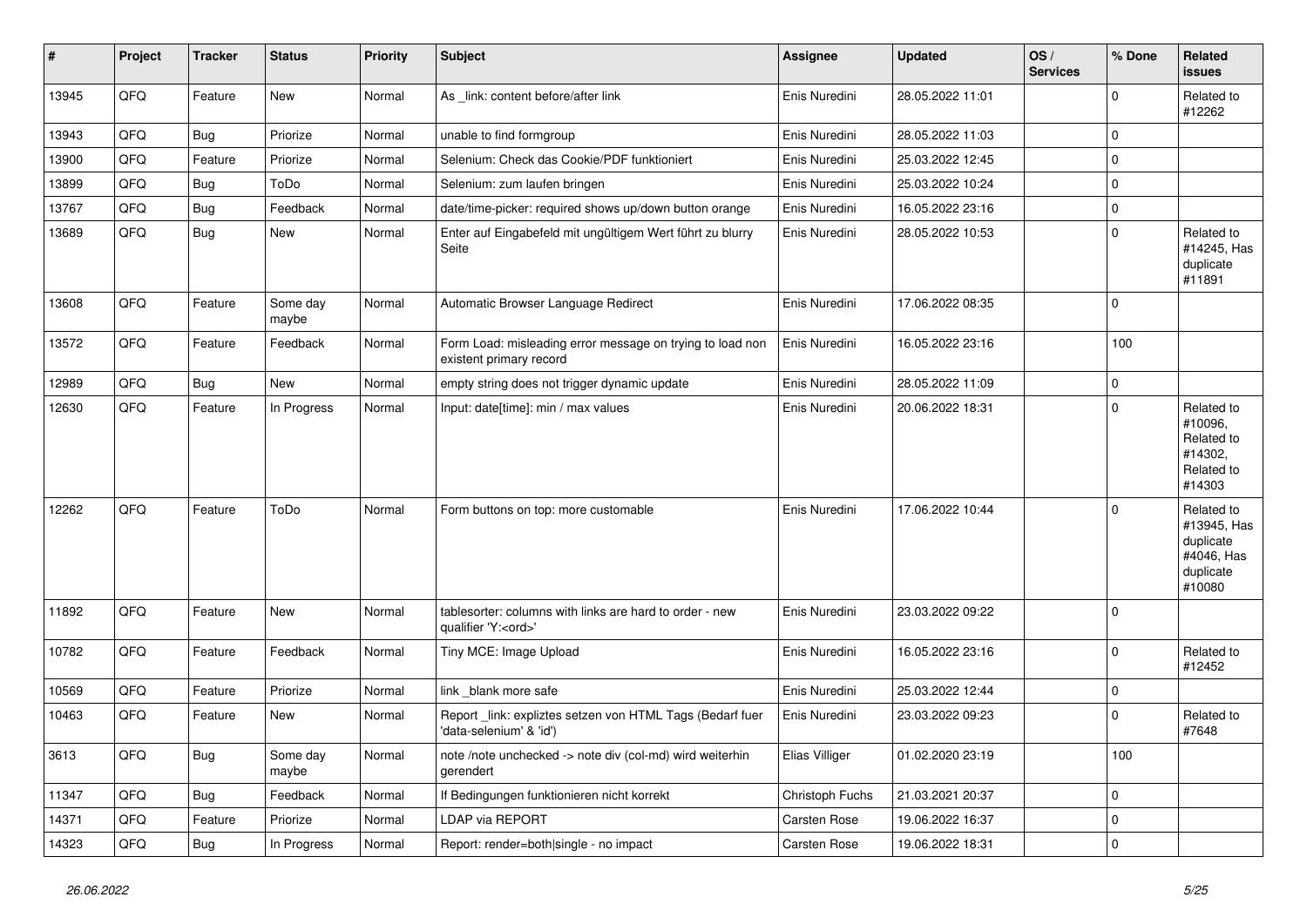| $\vert$ # | Project | <b>Tracker</b> | <b>Status</b>              | <b>Priority</b> | <b>Subject</b>                                                                           | Assignee            | <b>Updated</b>   | OS/<br><b>Services</b> | % Done      | Related<br><b>issues</b>                    |
|-----------|---------|----------------|----------------------------|-----------------|------------------------------------------------------------------------------------------|---------------------|------------------|------------------------|-------------|---------------------------------------------|
| 14305     | QFQ     | Bug            | New                        | Normal          | Inline Report editing does not create history entries                                    | Carsten Rose        | 10.06.2022 11:55 |                        | $\mathbf 0$ |                                             |
| 14304     | QFQ     | <b>Bug</b>     | <b>New</b>                 | Normal          | table sorter view safer does not work                                                    | Carsten Rose        | 10.06.2022 11:49 |                        | $\Omega$    |                                             |
| 14290     | QFQ     | Feature        | Priorize                   | Normal          | FormEditor: Show Table Definition                                                        | Carsten Rose        | 19.06.2022 16:37 |                        | $\mathbf 0$ |                                             |
| 14283     | QFQ     | Bug            | Priorize                   | Normal          | HEIC / HEIF convert doesn't trigger                                                      | <b>Carsten Rose</b> | 19.06.2022 16:37 |                        | $\mathbf 0$ |                                             |
| 14233     | QFQ     | <b>Bug</b>     | New                        | Normal          | AS _link: question - HTML is not rendered                                                | <b>Carsten Rose</b> | 28.05.2022 11:02 |                        | $\Omega$    |                                             |
| 14175     | QFQ     | <b>Bug</b>     | In Progress                | Normal          | Opening a form with no QFQ Session cookie fails                                          | Carsten Rose        | 03.06.2022 10:40 |                        | $\mathbf 0$ |                                             |
| 14091     | QFQ     | Bug            | <b>New</b>                 | Normal          | inconsistent template path for twig                                                      | <b>Carsten Rose</b> | 19.04.2022 18:36 |                        | $\Omega$    |                                             |
| 14090     | QFQ     | Feature        | New                        | Normal          | Nützliche script funktionen                                                              | Carsten Rose        | 28.05.2022 11:03 |                        | $\mathbf 0$ |                                             |
| 14077     | QFQ     | Bug            | New                        | Normal          | As link: Attribute 'class' missing by r:1 and r:3 - but should<br>set                    | Carsten Rose        | 28.05.2022 11:02 |                        | $\mathbf 0$ | Related to<br>#5342,<br>Related to<br>#4343 |
| 13843     | QFQ     | Feature        | <b>New</b>                 | Normal          | Create JWT via QFQ                                                                       | <b>Carsten Rose</b> | 19.03.2022 17:42 |                        | $\mathbf 0$ |                                             |
| 13841     | QFQ     | Feature        | New                        | Normal          | Create PDF via iText - evaluate                                                          | <b>Carsten Rose</b> | 19.03.2022 17:42 |                        | $\Omega$    |                                             |
| 13706     | QFQ     | <b>Bug</b>     | <b>New</b>                 | Normal          | Wrong CheckType in FieldElement LastStatus of Form Cron                                  | Carsten Rose        | 21.01.2022 18:20 |                        | $\Omega$    |                                             |
| 13700     | QFQ     | Feature        | <b>New</b>                 | Normal          | Redesign gfg.io Seite                                                                    | <b>Carsten Rose</b> | 19.03.2022 17:43 |                        | $\mathbf 0$ |                                             |
| 13659     | QFQ     | Bug            | New                        | Normal          | wrong sanitize class applied to R-store                                                  | Carsten Rose        | 15.01.2022 14:23 |                        | $\mathbf 0$ |                                             |
| 13592     | QFQ     | <b>Bug</b>     | New                        | Normal          | QFQ Build Queue: das vergeben von Tags klappt nicht. Es<br>werden keine Releases gebaut. | Carsten Rose        | 19.03.2022 17:45 |                        | $\mathbf 0$ |                                             |
| 13566     | QFQ     | Feature        | Ready to sync<br>(develop) | Normal          | Delete config-example.gfg.php file                                                       | Carsten Rose        | 23.12.2021 09:25 |                        | $\Omega$    |                                             |
| 13467     | QFQ     | Feature        | New                        | Normal          | ChangeLog Generator                                                                      | Carsten Rose        | 19.03.2022 17:46 |                        | $\Omega$    | Related to<br>#11460                        |
| 13460     | QFQ     | <b>Bug</b>     | New                        | Normal          | Doc: Password set/reset  password should not processed<br>with 'html encode'             | Carsten Rose        | 19.03.2022 17:46 |                        | $\Omega$    |                                             |
| 13451     | QFQ     | Bug            | New                        | Normal          | Character Counter / Max Character: Problem in Safari                                     | Carsten Rose        | 15.04.2022 17:18 |                        | $\mathbf 0$ |                                             |
| 13354     | QFQ     | Feature        | New                        | Normal          | Using Websocket in QFQ                                                                   | Carsten Rose        | 10.11.2021 15:47 |                        | $\Omega$    |                                             |
| 13332     | QFQ     | Bug            | New                        | Normal          | Multi Form: Required Felder werden visuell nicht markiert.                               | Carsten Rose        | 19.03.2022 17:47 |                        | $\mathbf 0$ |                                             |
| 13331     | QFQ     | <b>Bug</b>     | New                        | Normal          | Multi Form: Clear Icon misplaced                                                         | Carsten Rose        | 19.03.2022 17:47 |                        | $\mathbf 0$ |                                             |
| 13330     | QFQ     | Feature        | In Progress                | Normal          | Multi Form: Upload                                                                       | Carsten Rose        | 07.11.2021 12:40 |                        | 50          | Related to<br>#9706                         |
| 12716     | QFQ     | Bug            | New                        | Normal          | template group: Pattern only applied to first instance                                   | Carsten Rose        | 19.03.2022 17:47 |                        | $\mathbf 0$ |                                             |
| 12714     | QFQ     | Bug            | New                        | Normal          | Conversion of GIF to PDF broken when GIF contains Alpha.                                 | Carsten Rose        | 19.03.2022 17:49 |                        | $\mathbf 0$ |                                             |
| 12679     | QFQ     | Feature        | New                        | Normal          | tablesorter: custom column width                                                         | <b>Carsten Rose</b> | 16.06.2021 11:10 |                        | $\Omega$    |                                             |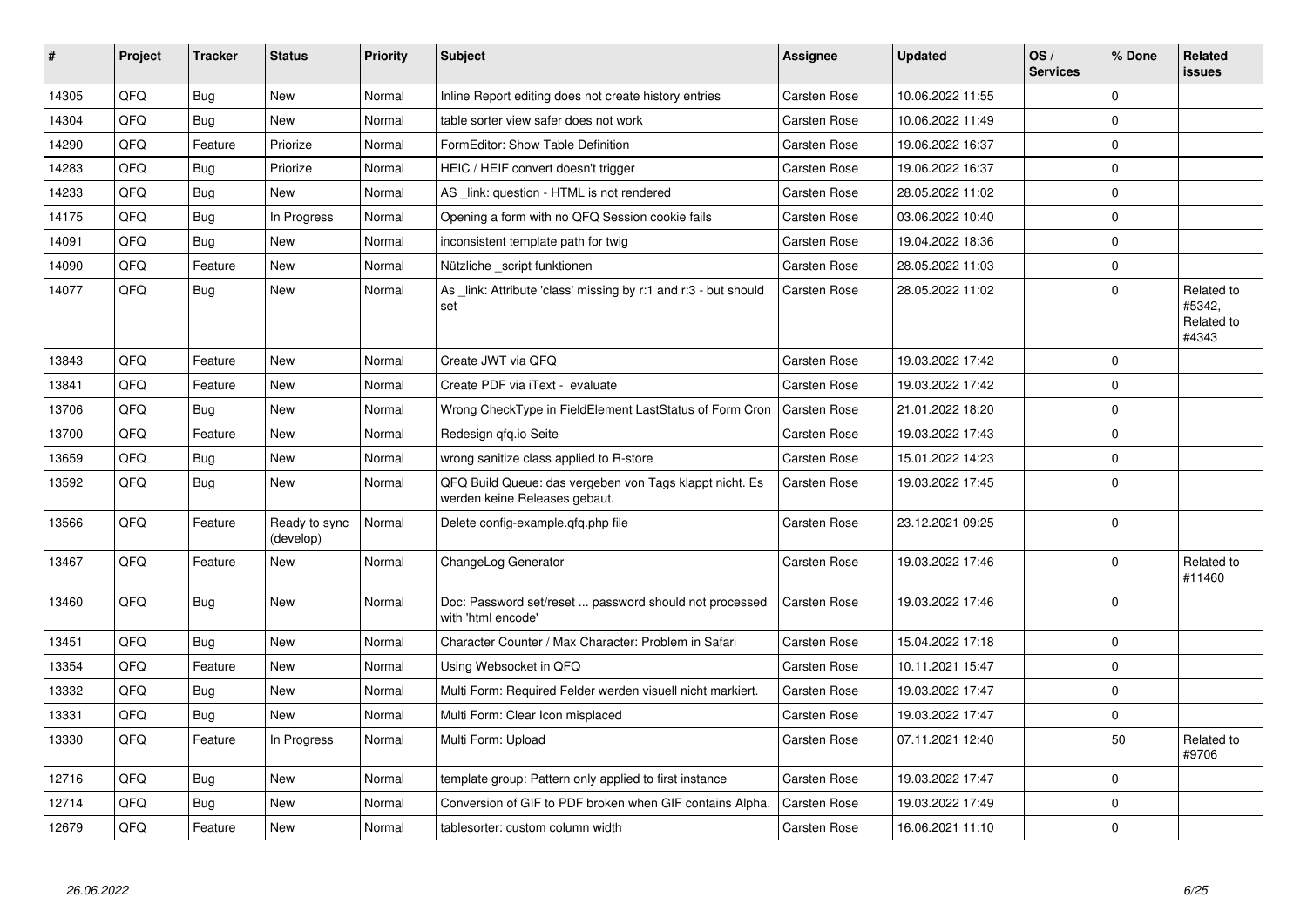| $\#$  | Project | <b>Tracker</b> | <b>Status</b>     | <b>Priority</b> | <b>Subject</b>                                                                                                                                      | <b>Assignee</b>     | <b>Updated</b>   | OS/<br><b>Services</b> | % Done   | Related<br><b>issues</b>                                               |
|-------|---------|----------------|-------------------|-----------------|-----------------------------------------------------------------------------------------------------------------------------------------------------|---------------------|------------------|------------------------|----------|------------------------------------------------------------------------|
| 12664 | QFQ     | Feature        | New               | Normal          | TinyMCE: report/remove malicous HTML/JS Code                                                                                                        | Carsten Rose        | 19.03.2022 17:47 |                        | $\Omega$ | Related to<br>#14320                                                   |
| 12632 | QFQ     | Feature        | New               | Normal          | TinyMCE: Prepare CSS classes for images                                                                                                             | Carsten Rose        | 04.06.2021 14:35 |                        | 100      | Blocked by<br>#12186                                                   |
| 12611 | QFQ     | Feature        | Some day<br>maybe | Normal          | Refactoring: Bootstrap with Lazy Loading                                                                                                            | Carsten Rose        | 08.06.2022 10:37 |                        | $\Omega$ | Related to<br>#12490,<br>Related to<br>#10013,<br>Related to<br>#7732  |
| 12603 | QFQ     | Feature        | New               | Normal          | Dropdown (Select), Radio, checkbox:<br>itemListAlways={{!SELECT key, value}}                                                                        | Carsten Rose        | 19.03.2022 17:47 |                        | $\Omega$ |                                                                        |
| 12584 | QFQ     | Feature        | Feedback          | Normal          | T3 v10 migration script: replace alias-patterns (v11)                                                                                               | Carsten Rose        | 28.05.2022 11:12 |                        | 100      |                                                                        |
| 12581 | QFQ     | <b>Bug</b>     | New               | Normal          | Form.forward=close: Record 'new' in new browser tab ><br>save (& close) >> Form is not reloaded with new created<br>record id and stays in mode=new | Carsten Rose        | 19.03.2022 17:48 |                        | $\Omega$ |                                                                        |
| 12546 | QFQ     | Bug            | Feedback          | Normal          | Branch 'Development' - Unit Tests mit dirty workaround<br>angepasst                                                                                 | Carsten Rose        | 19.03.2022 17:48 |                        | $\Omega$ |                                                                        |
| 12520 | QFQ     | <b>Bug</b>     | New               | Normal          | Switch FE User: still active even FE User session expired                                                                                           | Carsten Rose        | 19.03.2022 17:48 |                        | $\Omega$ |                                                                        |
| 12512 | QFQ     | <b>Bug</b>     | New               | Normal          | Some MySQL Installation can't use 'stored procedures'                                                                                               | Carsten Rose        | 19.03.2022 17:48 |                        | $\Omega$ |                                                                        |
| 12504 | QFQ     | Feature        | Priorize          | Normal          | sql.log: report fe.id                                                                                                                               | Carsten Rose        | 05.05.2021 22:09 |                        | $\Omega$ |                                                                        |
| 12503 | QFQ     | Feature        | Priorize          | Normal          | Detect dangerous UPDATE statement with missing WHERE                                                                                                | <b>Carsten Rose</b> | 05.05.2021 22:09 |                        | $\Omega$ |                                                                        |
| 12480 | QFQ     | Feature        | New               | Normal          | If QFQ upgrade is running, block further request                                                                                                    | <b>Carsten Rose</b> | 03.05.2021 20:45 |                        | $\Omega$ |                                                                        |
| 12477 | QFQ     | Feature        | New               | Normal          | Support for refactoring: Form, FormElement, diverse<br>Tabellen/Spalten, tt-content Records                                                         | Carsten Rose        | 03.05.2021 20:45 |                        | $\Omega$ |                                                                        |
| 12474 | QFQ     | Feature        | <b>New</b>        | Normal          | Check BaseConfigURL if it is given and the the last char is                                                                                         | Carsten Rose        | 03.05.2021 20:45 |                        | $\Omega$ |                                                                        |
| 12465 | QFQ     | Feature        | New               | Normal          | QFQ Function: use in FE to fill StoreRecord                                                                                                         | Carsten Rose        | 05.05.2021 21:58 |                        | $\Omega$ |                                                                        |
| 12452 | QFQ     | Feature        | Priorize          | Normal          | BaseURL: alsways with '/' at the end                                                                                                                | Carsten Rose        | 19.06.2022 13:45 |                        | $\Omega$ | Related to<br>#10782                                                   |
| 12440 | QFQ     | Feature        | In Progress       | Normal          | Typo3 V10 upgrade (durchfuehren und testen)                                                                                                         | Carsten Rose        | 21.03.2022 09:53 |                        | 50       | Related to<br>#12357,<br>Related to<br>#12067,<br>Related to<br>#10661 |
| 12439 | QFQ     | Feature        | In Progress       | Normal          | TinyMCE Paste from Word & Character Count/Limit                                                                                                     | Carsten Rose        | 05.05.2021 22:15 |                        | 0        |                                                                        |
| 12413 | QFQ     | Feature        | New               | Normal          | STORE_TYPO3: enhance for {{be_users.email:T}},<br>{{fe_users.email:T}}                                                                              | Carsten Rose        | 03.05.2021 20:45 |                        | $\Omega$ | Related to<br>#12412,<br>Related to<br>#10012                          |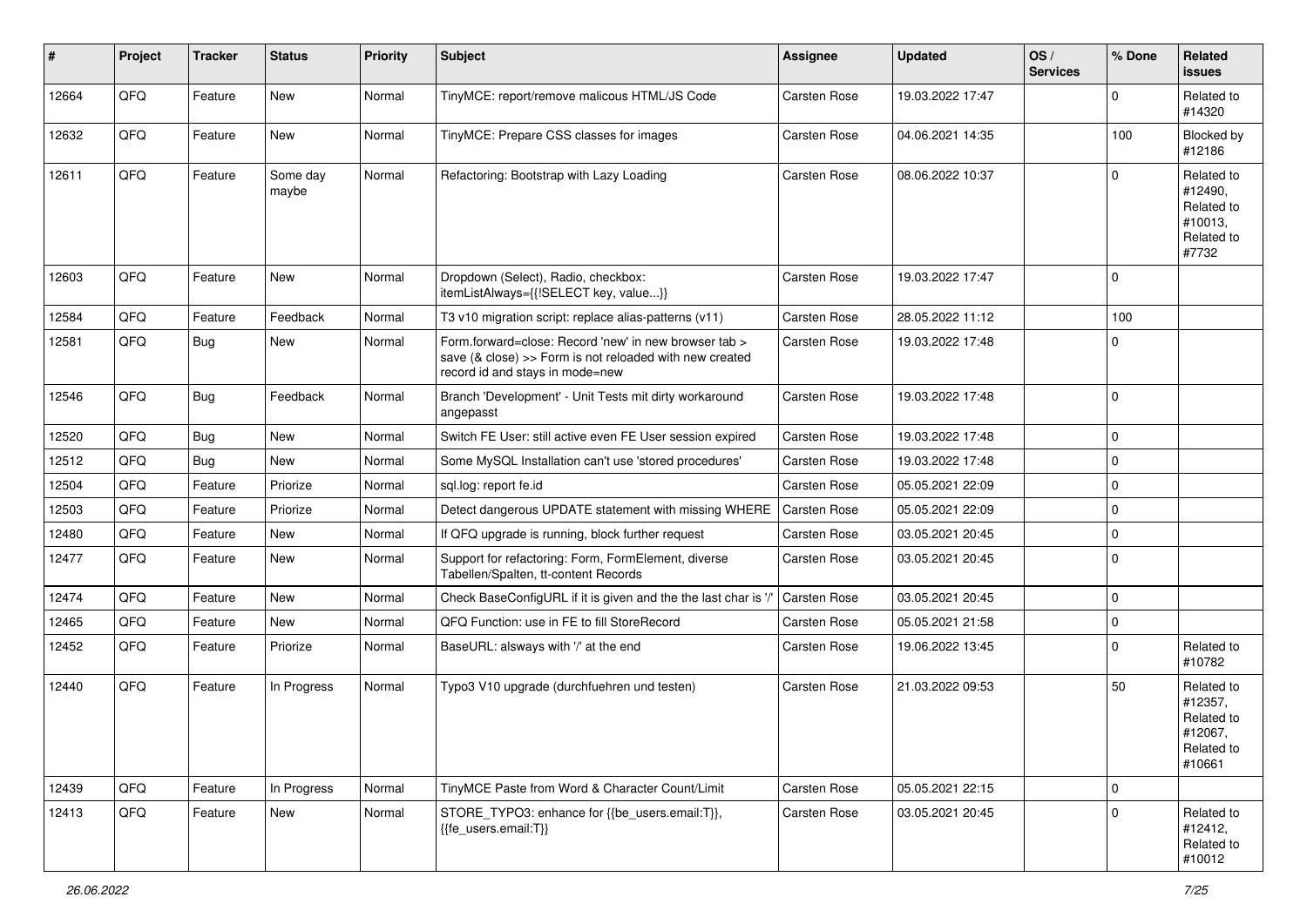| #     | Project | <b>Tracker</b> | <b>Status</b>     | <b>Priority</b> | <b>Subject</b>                                                                                                 | <b>Assignee</b>                                        | <b>Updated</b>   | OS/<br><b>Services</b> | % Done      | Related<br><b>issues</b>                      |                      |
|-------|---------|----------------|-------------------|-----------------|----------------------------------------------------------------------------------------------------------------|--------------------------------------------------------|------------------|------------------------|-------------|-----------------------------------------------|----------------------|
| 12412 | QFQ     | Feature        | New               | Normal          | Action/Escape qualifier 'e' (empty), '0': if given, an empty<br>string (or '0') will be treated as 'not found' | <b>Carsten Rose</b>                                    | 08.05.2021 09:40 |                        | $\Omega$    | Related to<br>#12413,<br>Related to<br>#10012 |                      |
| 12400 | QFQ     | Feature        | New               | Normal          | Tutorial ist in QFQ Doku, Wird in der Suche gefunden, es<br>gibt aber kein Menupunkt - Inhalt ueberpruefen     | Carsten Rose                                           | 03.05.2021 20:45 |                        | $\Omega$    |                                               |                      |
| 12337 | QFQ     | Feature        | Some day<br>maybe | Normal          | Database.php: better caching                                                                                   | Carsten Rose                                           | 16.09.2021 15:10 |                        | $\Omega$    |                                               |                      |
| 12330 | QFQ     | Feature        | New               | Normal          | Copy to input field / text area / TinyMCE                                                                      | <b>Carsten Rose</b>                                    | 07.04.2021 09:01 |                        | $\Omega$    |                                               |                      |
| 12327 | QFQ     | <b>Bug</b>     | New               | Normal          | Copy to clipboard: Glyphicon can not be changed                                                                | Carsten Rose                                           | 27.12.2021 17:59 |                        | $\mathbf 0$ |                                               |                      |
| 12325 | QFQ     | <b>Bug</b>     | Priorize          | Normal          | MultiDB form.dblndex not working for report syntax                                                             | <b>Carsten Rose</b>                                    | 07.09.2021 13:37 |                        | $\Omega$    | Related to<br>#12145,<br>Related to<br>#12314 |                      |
| 12315 | QFQ     | Feature        | Some day<br>maybe | Normal          | Form History (Diffs) / Backups                                                                                 | Carsten Rose                                           | 16.09.2021 15:10 |                        | $\Omega$    |                                               |                      |
| 12269 | QFQ     | Feature        | New               | Normal          | 2FA - Login                                                                                                    | <b>Carsten Rose</b>                                    | 03.05.2021 20:45 |                        | $\Omega$    |                                               |                      |
| 12187 | QFQ     | Bug            | <b>New</b>        | Normal          | Trigger FormAsFile() via Report: probably problem with multi<br>DB setup                                       | Carsten Rose                                           | 20.03.2021 21:20 |                        | $\Omega$    |                                               |                      |
| 12163 | QFQ     | Feature        | <b>New</b>        | Normal          | Checkbox: table wrap                                                                                           | <b>Carsten Rose</b>                                    | 03.05.2021 20:51 |                        | $\Omega$    |                                               |                      |
| 12162 | QFQ     | Feature        | <b>New</b>        | Normal          | FE.type=sendmail: personalized mailing (several mails) via<br>template                                         | Carsten Rose                                           | 03.05.2021 20:45 |                        | $\Omega$    |                                               |                      |
| 12146 | QFQ     | Feature        | <b>New</b>        | Normal          | Autocron Job: Anzeigen wann der naechste Job ausgefuehrt<br>wird, resp das er nicht ausgefuehrt wird           | <b>Carsten Rose</b>                                    | 15.03.2021 15:23 |                        | $\Omega$    |                                               |                      |
| 12133 | QFQ     | <b>Bug</b>     | <b>New</b>        | Normal          | NPM, phpSpreadSheet aktualisieren                                                                              | Carsten Rose                                           | 15.03.2021 09:04 |                        | $\Omega$    |                                               |                      |
| 12119 | QFQ     | Feature        | <b>New</b>        | Normal          | AS paged: error message missing if there ist no 'r'<br>argument.                                               | <b>Carsten Rose</b>                                    | 03.05.2021 20:51 |                        | $\Omega$    |                                               |                      |
| 12109 | QFQ     | Feature        | <b>New</b>        | Normal          | Donwload Link: Plain, SIP, Persistent Link, Peristent SIP -<br>new notation                                    | <b>Carsten Rose</b>                                    | 03.05.2021 20:45 |                        | $\Omega$    | Related to<br>#12085                          |                      |
| 12045 | QFQ     | <b>Bug</b>     | New               | Normal          | templateGroup afterSave FE: Aufruf ohne<br>sqlHonorFormElements funktioniert nicht                             | Carsten Rose                                           | 18.02.2021 16:33 |                        | $\Omega$    |                                               |                      |
| 12040 | QFQ     | Bug            | New               | Normal          | FE Mode 'hidden' für zwei FEs auf einer Zeile                                                                  | Carsten Rose                                           | 18.02.2021 10:13 |                        | $\mathbf 0$ |                                               |                      |
| 12024 | QFQ     | Feature        | New               | Normal          | Excel Export: text columns by default decode<br>htmlspeciachar()                                               | Carsten Rose                                           | 17.02.2021 23:55 |                        | 0           | Related to<br>#12022                          |                      |
| 12023 | QFQ     | Feature        | New               | Normal          | MySQL Stored Precdure: QDECODESPECIALCHAR()                                                                    | Carsten Rose                                           | 16.02.2021 11:16 |                        | 0           | Related to<br>#12022                          |                      |
| 11980 | QFQ     | Feature        | In Progress       | Normal          | protected verzeichnis MUSS geschützt werden                                                                    | Carsten Rose                                           | 07.09.2021 13:30 |                        | 0           |                                               |                      |
| 11955 | QFQ     | Feature        | New               | Normal          | subrecord: new title option to set <th> attributes - e.g. to<br/>customize tablesorter options.</th>           | attributes - e.g. to<br>customize tablesorter options. | Carsten Rose     | 03.05.2021 20:47       |             | 0                                             | Related to<br>#11775 |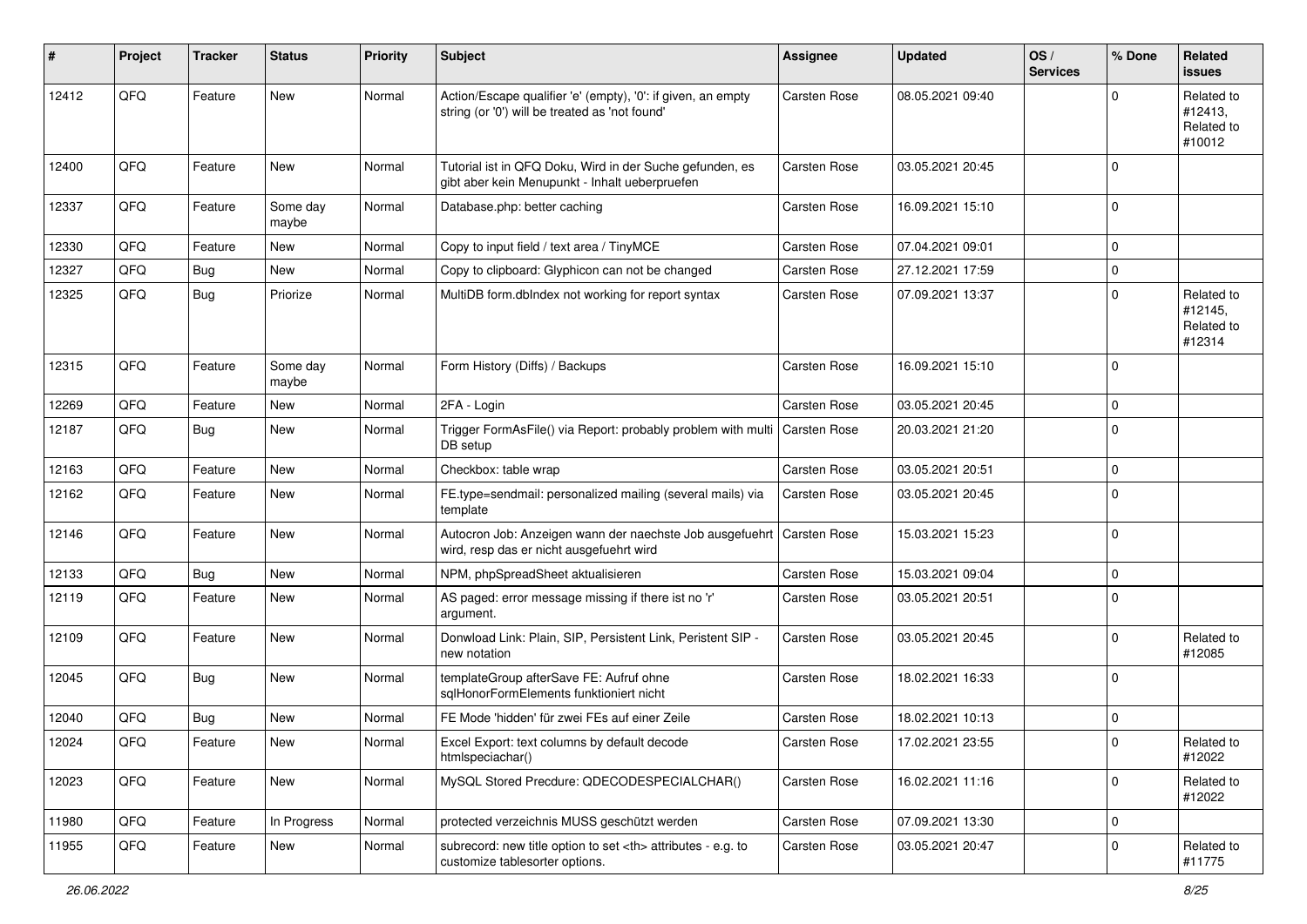| $\sharp$ | Project        | <b>Tracker</b> | <b>Status</b>     | <b>Priority</b> | <b>Subject</b>                                                                      | <b>Assignee</b>     | <b>Updated</b>   | OS/<br><b>Services</b> | % Done      | <b>Related</b><br>issues                                                                                                       |
|----------|----------------|----------------|-------------------|-----------------|-------------------------------------------------------------------------------------|---------------------|------------------|------------------------|-------------|--------------------------------------------------------------------------------------------------------------------------------|
| 11775    | QFQ            | Feature        | New               | Normal          | Subrecord Tooltip pro Feld                                                          | Carsten Rose        | 18.12.2020 15:22 |                        | $\mathbf 0$ | Related to<br>#11955                                                                                                           |
| 11752    | QFQ            | <b>Bug</b>     | New               | Normal          | checkbox renders multiple input elements with same name                             | Carsten Rose        | 17.12.2020 14:58 |                        | $\mathbf 0$ | Related to<br>#11750                                                                                                           |
| 11747    | QFQ            | Feature        | New               | Normal          | Maintenance Page with Redirect                                                      | Carsten Rose        | 03.05.2021 20:47 |                        | $\mathbf 0$ | Related to<br>#11741                                                                                                           |
| 11702    | QFQ            | Feature        | New               | Normal          | HTML Special Char makes no sense for 'allbut' if '&' is<br>forbidden                | Carsten Rose        | 07.12.2021 16:35 |                        | $\mathbf 0$ | Related to<br>#5112,<br>Related to<br>#14320                                                                                   |
| 11695    | QFQ            | <b>Bug</b>     | New               | Normal          | MultiForm required FE Error                                                         | Carsten Rose        | 04.12.2020 13:34 |                        | $\mathbf 0$ |                                                                                                                                |
| 11668    | QFQ            | <b>Bug</b>     | New               | Normal          | Play function.sql - problem with mysql                                              | Carsten Rose        | 03.05.2021 20:48 |                        | $\mathbf 0$ |                                                                                                                                |
| 11667    | QFQ            | <b>Bug</b>     | New               | Normal          | MySQL mariadb-server-10.3: Incorrect datetime value                                 | Carsten Rose        | 03.05.2021 20:48 |                        | 0           |                                                                                                                                |
| 11523    | QFQ            | Feature        | New               | Normal          | Mit dynamic Update erkennen, ob Upload gemacht wurde                                | Carsten Rose        | 13.11.2020 15:07 |                        | 0           | Related to<br>#9533                                                                                                            |
| 11517    | QFQ            | Bug            | In Progress       | Normal          | extraButtonInfo Broken for multiple FormElements                                    | Carsten Rose        | 12.05.2022 13:12 |                        | 0           | Related to<br>#7890,<br>Related to<br>#3811, Has<br>duplicate<br>#10905, Has<br>duplicate<br>#10553, Has<br>duplicate<br>#6779 |
| 11516    | QFQ            | Feature        | New               | Normal          | Multi Page Form (Previous/Next Buttons)                                             | Carsten Rose        | 16.03.2021 17:52 |                        | $\mathbf 0$ |                                                                                                                                |
| 11504    | QFQ            | Feature        | New               | Normal          | Dynamic Update: Button text update for 'Save',' Close' &<br>'Delete'                | Carsten Rose        | 12.11.2020 23:44 |                        | $\mathbf 0$ |                                                                                                                                |
| 11460    | QFQ            | Feature        | New               | Normal          | Easier creation of changelog: gitchangelog                                          | Carsten Rose        | 12.06.2021 10:20 |                        | 0           | Related to<br>#13467                                                                                                           |
| 11323    | QFQ            | Feature        | Some day<br>maybe | Normal          | Report Frontend Editor Modal + Codemirror                                           | Carsten Rose        | 16.09.2021 15:10 |                        | 0           | Related to<br>#11036                                                                                                           |
| 11322    | QFQ            | Feature        | Some day<br>maybe | Normal          | Form Element JSON - (multiline parameter field)                                     | Carsten Rose        | 16.09.2021 15:10 |                        | 0           |                                                                                                                                |
| 11320    | QFG            | Feature        | Priorize          | Normal          | Typo3 Version 10 support                                                            | <b>Carsten Rose</b> | 05.05.2021 22:09 |                        | 0           |                                                                                                                                |
| 11239    | QFQ            | <b>Bug</b>     | New               | Normal          | Radiobutton (plain): horizontales Rendern abhängig vom<br>Datentyp in der Datenbank | Carsten Rose        | 30.09.2020 18:37 |                        | 0           |                                                                                                                                |
| 11217    | QFQ            | Feature        | Some day<br>maybe | Normal          | <b>Extend Script Functionality</b>                                                  | Carsten Rose        | 16.09.2021 15:10 |                        | 0           |                                                                                                                                |
| 11080    | $\mathsf{QFQ}$ | Feature        | New               | Normal          | Send MQTT messages                                                                  | Carsten Rose        | 29.08.2020 19:49 |                        | 0           |                                                                                                                                |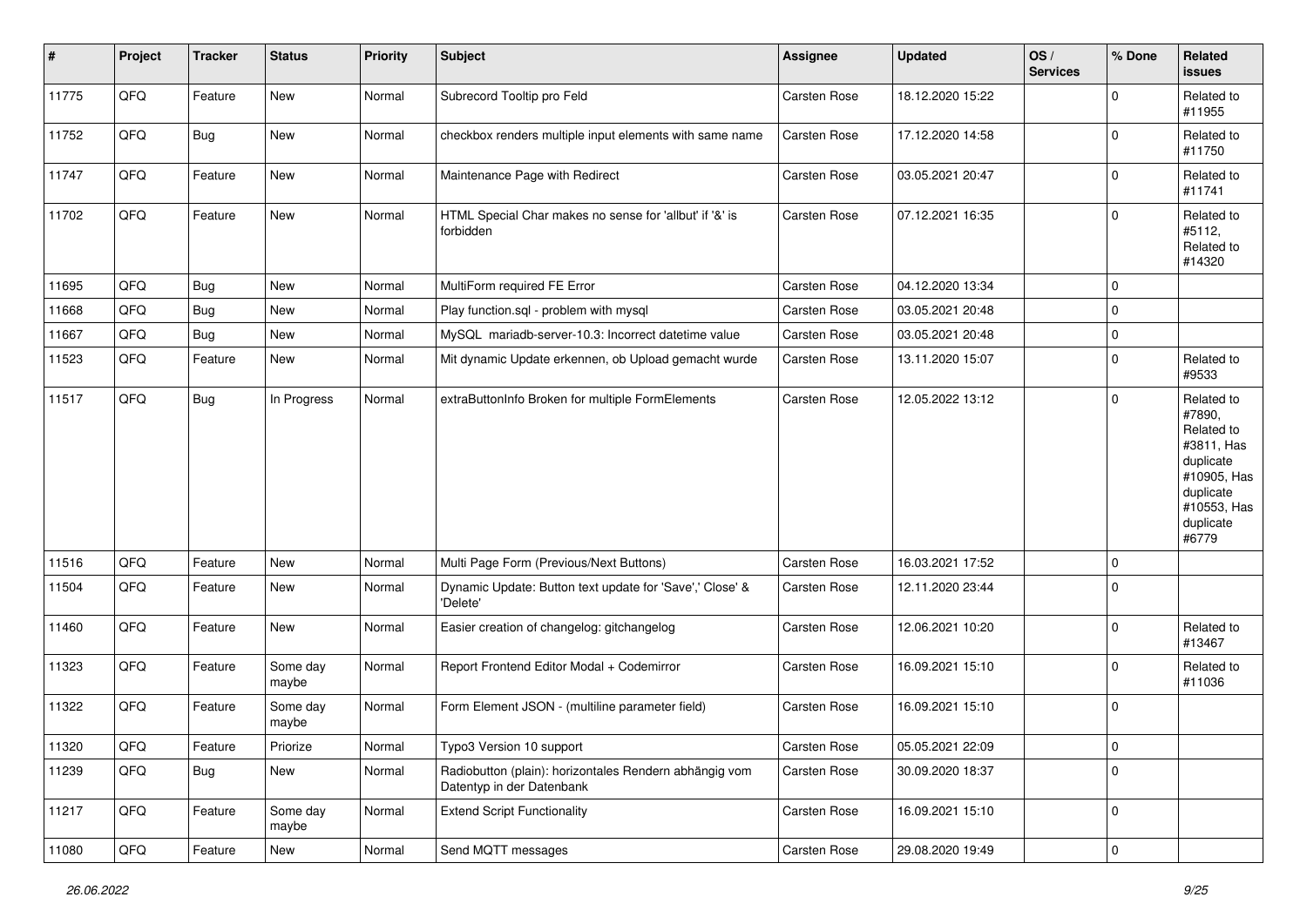| $\vert$ # | Project | <b>Tracker</b> | <b>Status</b>     | <b>Priority</b> | <b>Subject</b>                                                                  | <b>Assignee</b>     | <b>Updated</b>   | OS/<br><b>Services</b> | % Done      | Related<br>issues                                                    |
|-----------|---------|----------------|-------------------|-----------------|---------------------------------------------------------------------------------|---------------------|------------------|------------------------|-------------|----------------------------------------------------------------------|
| 11076     | QFQ     | Feature        | In Progress       | Normal          | SELECT  AS _websocket                                                           | Carsten Rose        | 30.08.2020 17:49 |                        | $\mathbf 0$ |                                                                      |
| 11036     | QFQ     | Feature        | Some day<br>maybe | Normal          | inline report editor permissions                                                | Carsten Rose        | 16.09.2021 15:09 |                        | 0           | Related to<br>#11323                                                 |
| 10996     | QFQ     | Feature        | <b>New</b>        | Normal          | Download video via sip: no seek                                                 | Carsten Rose        | 12.08.2020 14:18 |                        | $\mathbf 0$ |                                                                      |
| 10979     | QFQ     | Feature        | New               | Normal          | Ajax Calls an API - dataReport                                                  | Carsten Rose        | 11.05.2022 12:15 |                        | $\pmb{0}$   |                                                                      |
| 10976     | QFQ     | Feature        | New               | Normal          | Excel Export Verbesserungen                                                     | Carsten Rose        | 06.08.2020 10:56 |                        | $\mathbf 0$ |                                                                      |
| 10937     | QFQ     | <b>Bug</b>     | New               | Normal          | Fehler mit abhängigen Select- Feldern beim Positionieren                        | Carsten Rose        | 12.11.2020 23:45 |                        | 0           |                                                                      |
| 10819     | QFQ     | Feature        | New               | Normal          | Persistent SIP - second try                                                     | Carsten Rose        | 29.06.2020 23:02 |                        | $\Omega$    | Related to<br>#6261                                                  |
| 10793     | QFQ     | Feature        | In Progress       | Normal          | Update NPM Packages                                                             | Carsten Rose        | 07.09.2021 13:25 |                        | $30\,$      |                                                                      |
| 10745     | QFQ     | Feature        | Some day<br>maybe | Normal          | Tablesorter Excel Export                                                        | Carsten Rose        | 16.09.2021 15:09 |                        | $\mathbf 0$ |                                                                      |
| 10716     | QFQ     | Feature        | Some day<br>maybe | Normal          | Business Logic mit Externen Skripten                                            | Carsten Rose        | 16.09.2021 15:10 |                        | $\mathbf 0$ | Related to<br>#10713,<br>Related to<br>#8217                         |
| 10714     | QFQ     | Feature        | New               | Normal          | multi Table Form                                                                | Carsten Rose        | 16.03.2021 18:44 |                        | $\mathbf 0$ |                                                                      |
| 10704     | QFQ     | <b>Bug</b>     | New               | Normal          | wkhtml problem rendering fullCalendar.js / fabric.js >><br>successor: puppeteer | Carsten Rose        | 12.11.2020 23:45 |                        | $\Omega$    | Related to<br>#5024,<br>Related to<br>#4650.<br>Related to<br>#10715 |
| 10661     | QFQ     | Bug            | In Progress       | Normal          | Typo3 Warnungen                                                                 | Carsten Rose        | 07.09.2021 13:23 |                        | $\mathbf 0$ | Related to<br>#12440                                                 |
| 10658     | QFQ     | <b>Bug</b>     | New               | Normal          | processReadOnly broken                                                          | Carsten Rose        | 27.05.2020 17:55 |                        | $\Omega$    |                                                                      |
| 10593     | QFQ     | Feature        | New               | Normal          | label2: text behind input element                                               | Carsten Rose        | 16.05.2020 10:57 |                        | $\pmb{0}$   |                                                                      |
| 10588     | QFQ     | Bug            | New               | Normal          | typeahed Tag: Doku anpassen                                                     | Carsten Rose        | 12.11.2020 23:45 |                        | 0           |                                                                      |
| 10443     | QFQ     | Feature        | In Progress       | Normal          | Konzept_api / _live                                                             | <b>Carsten Rose</b> | 07.05.2020 09:39 |                        | $\pmb{0}$   |                                                                      |
| 10322     | QFQ     | Bug            | New               | Normal          | FormElement / Radio: missing column 'enum' >> FE not<br>reported                | Carsten Rose        | 07.05.2020 09:37 |                        | $\Omega$    |                                                                      |
| 10119     | QFG     | Feature        | New               | Normal          | Dropdown (selectlist) & TypeAhead: format and catagorize<br>list                | Carsten Rose        | 07.05.2020 09:36 |                        | $\mathbf 0$ |                                                                      |
| 10116     | QFQ     | Feature        | Some day<br>maybe | Normal          | TypeAhead: Tag - show inside 'input' element                                    | Carsten Rose        | 16.09.2021 15:09 |                        | $\mathbf 0$ |                                                                      |
| 10115     | QFQ     | Feature        | New               | Normal          | TypeAhead: static list                                                          | Carsten Rose        | 26.02.2020 16:42 |                        | 100         |                                                                      |
| 10095     | QFQ     | Feature        | Some day<br>maybe | Normal          | Generic Gitlab Integration into QFQ                                             | Carsten Rose        | 16.09.2021 15:10 |                        | 0           |                                                                      |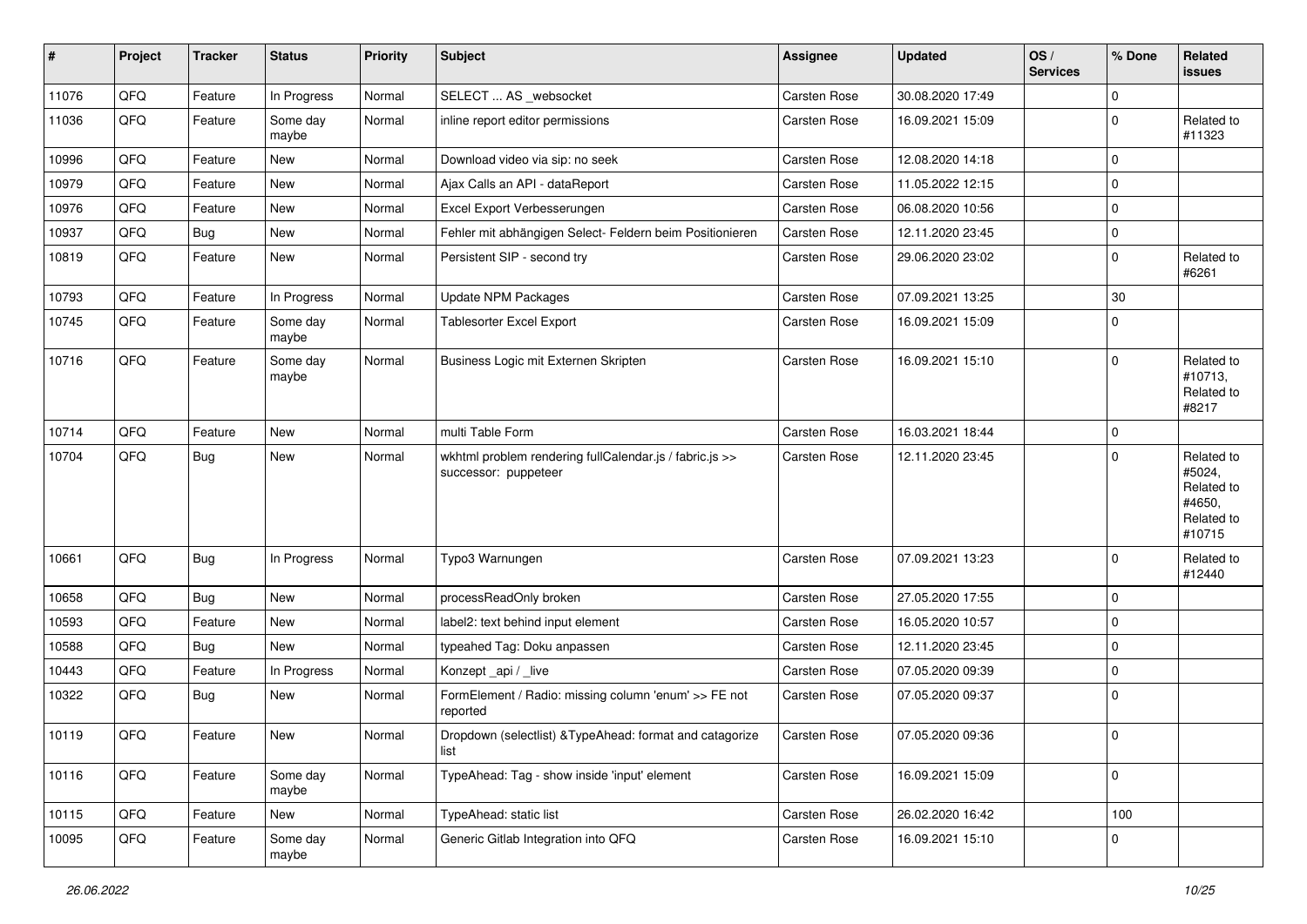| $\vert$ # | Project | <b>Tracker</b> | <b>Status</b>     | <b>Priority</b> | <b>Subject</b>                                                                                                                        | <b>Assignee</b>     | <b>Updated</b>   | OS/<br><b>Services</b> | % Done         | Related<br><b>issues</b>                                               |
|-----------|---------|----------------|-------------------|-----------------|---------------------------------------------------------------------------------------------------------------------------------------|---------------------|------------------|------------------------|----------------|------------------------------------------------------------------------|
| 10082     | QFQ     | <b>Bug</b>     | <b>New</b>        | Normal          | FE.type=SELECT - 'sanatize' Class                                                                                                     | Carsten Rose        | 07.05.2020 09:36 |                        | 0              | Related to<br>#10081                                                   |
| 10080     | QFQ     | Feature        | <b>New</b>        | Normal          | Popup on 'save' / 'close': configure dialog (answer<br>yes/no/cancle/)                                                                | Carsten Rose        | 28.03.2021 20:52 |                        | $\Omega$       | Is duplicate<br>of #12262                                              |
| 10015     | QFQ     | Feature        | Priorize          | Normal          | Monospace in Textarea                                                                                                                 | <b>Carsten Rose</b> | 03.02.2020 13:40 |                        | $\Omega$       |                                                                        |
| 10014     | QFQ     | Feature        | New               | Normal          | Manual.rst: describe behaviour and process order of<br>fillStoreVar, slaveId, sqlBefore,                                              | <b>Carsten Rose</b> | 01.02.2020 22:31 |                        | $\Omega$       |                                                                        |
| 10013     | QFQ     | Feature        | Some day<br>maybe | Normal          | FE.typ=editor: CodeMirror                                                                                                             | Carsten Rose        | 08.06.2022 10:37 |                        | $\Omega$       | Related to<br>#12611,<br>Related to<br>#12490,<br>Related to<br>#7732  |
| 10012     | QFQ     | Feature        | Priorize          | Normal          | redirectAllMailTo: {{beEmail:T}}                                                                                                      | <b>Carsten Rose</b> | 08.05.2021 09:54 |                        | $\Omega$       | Related to<br>#12412.<br>Related to<br>#12413,<br>Related to<br>#10011 |
| 10011     | QFQ     | Feature        | Priorize          | Normal          | Offer new STORE_TYPO3 Variable 'beUser', 'beEmail'                                                                                    | Carsten Rose        | 08.05.2021 09:51 |                        | 0              | Related to<br>#10012,<br>Related to<br>#12511                          |
| 10005     | QFQ     | Feature        | Priorize          | Normal          | Report / special column name:  AS _calendar                                                                                           | Carsten Rose        | 03.06.2020 17:28 |                        | 0              |                                                                        |
| 9983      | QFQ     | Feature        | <b>New</b>        | Normal          | Report Notation: new keyword 'range'                                                                                                  | Carsten Rose        | 01.02.2020 15:55 |                        | 0              |                                                                        |
| 9975      | QFQ     | Bug            | Priorize          | Normal          | Dropdown Menu: 'r:3' broken                                                                                                           | <b>Carsten Rose</b> | 01.02.2020 10:13 |                        | $\Omega$       |                                                                        |
| 9968      | QFQ     | Feature        | Priorize          | Normal          | Tooltip in Links for Developer                                                                                                        | Carsten Rose        | 01.02.2020 23:17 |                        | $\Omega$       |                                                                        |
| 9958      | QFQ     | Bug            | Priorize          | Normal          | Broken subrecord query: no error message                                                                                              | Carsten Rose        | 05.02.2021 15:15 |                        | 0              |                                                                        |
| 9947      | QFQ     | Bug            | Priorize          | Normal          | Unwanted error message if missing 'typeAheadSqlPrefetch'                                                                              | <b>Carsten Rose</b> | 01.02.2020 10:13 |                        | $\overline{0}$ |                                                                        |
| 9928      | QFQ     | Feature        | Priorize          | Normal          | SpecialColumnName: a) Deprecated: ' AS "_+tag " ', b)<br>New: ' AS "_ <tag1><tag2>"</tag2></tag1>                                     | Carsten Rose        | 01.02.2020 23:17 |                        | 0              | Related to<br>#9929                                                    |
| 9927      | QFQ     | Feature        | <b>New</b>        | Normal          | QFQ Update: a) Update nur machen wenn BE User<br>eingeloggt ist., b) Bei Fehler genaue Meldung welcher<br>Updateschritt Probleme hat. | Carsten Rose        | 22.01.2020 12:59 |                        | 0              |                                                                        |
| 9900      | QFQ     | Feature        | Priorize          | Normal          | Generic API Call: tt-content record >> JSON                                                                                           | Carsten Rose        | 01.02.2020 10:13 |                        | $\Omega$       |                                                                        |
| 9862      | QFQ     | <b>Bug</b>     | Priorize          | Normal          | Failed writing to sql mail qfq.log should throw an exception                                                                          | <b>Carsten Rose</b> | 01.02.2020 10:13 |                        | $\Omega$       |                                                                        |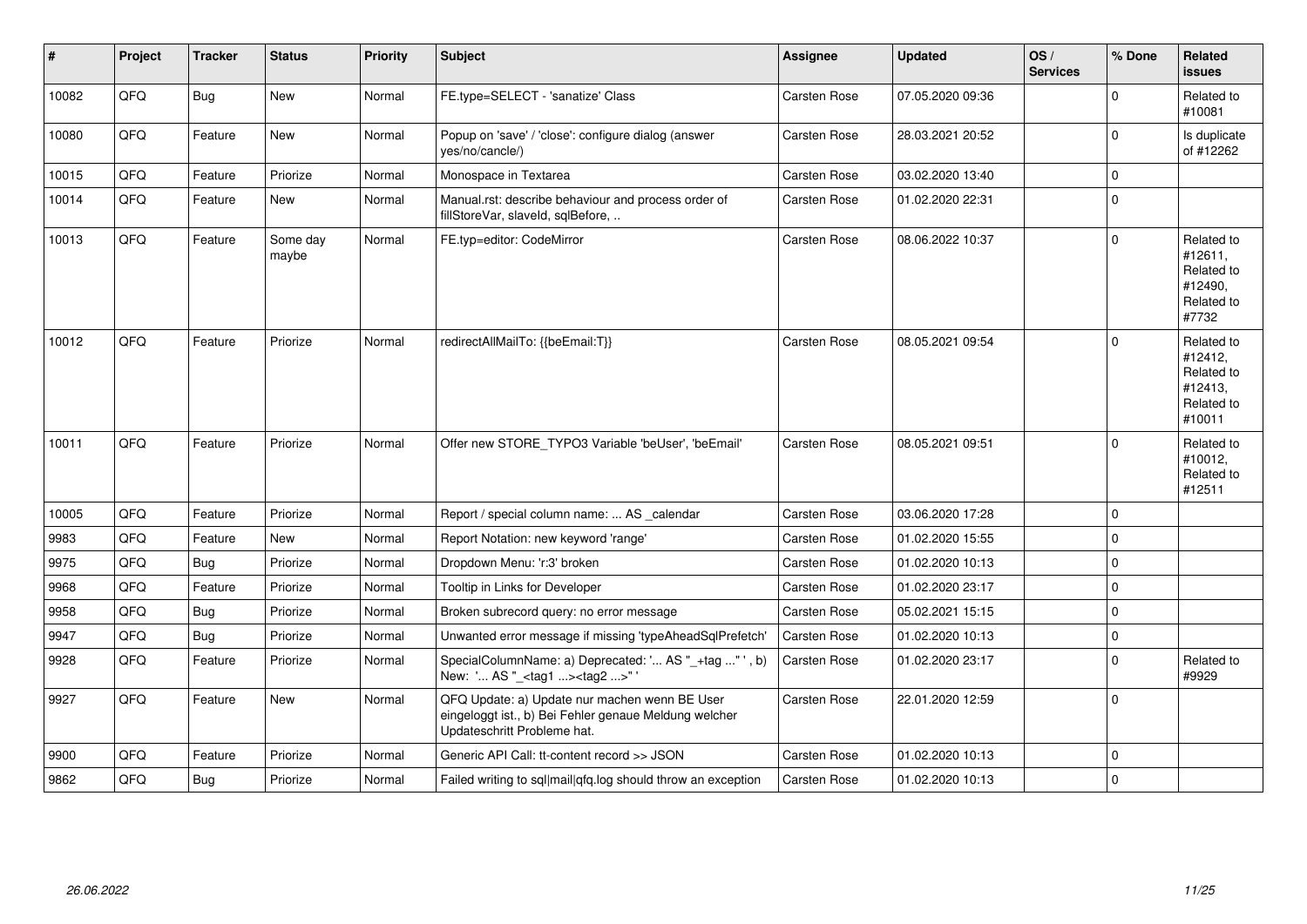| #    | Project | <b>Tracker</b> | <b>Status</b>     | <b>Priority</b> | <b>Subject</b>                                                                                           | <b>Assignee</b>     | <b>Updated</b>   | OS/<br><b>Services</b> | % Done      | Related<br><b>issues</b>                                                |
|------|---------|----------------|-------------------|-----------------|----------------------------------------------------------------------------------------------------------|---------------------|------------------|------------------------|-------------|-------------------------------------------------------------------------|
| 9834 | QFQ     | Bug            | Priorize          | Normal          | Input elements with tag 'disabled' are missing on<br>form-submit: server option 'processReadOnly' broken | <b>Carsten Rose</b> | 07.12.2021 16:43 |                        | $\Omega$    | Related to<br>#9691,<br>Related to<br>#5305, Has<br>duplicate<br>#12331 |
| 9811 | QFQ     | Feature        | <b>New</b>        | Normal          | Report: tag every n'th row                                                                               | Carsten Rose        | 01.02.2020 23:22 |                        | $\mathbf 0$ |                                                                         |
| 9783 | QFQ     | <b>Bug</b>     | <b>New</b>        | Normal          | Email with special characters                                                                            | Carsten Rose        | 01.02.2020 23:22 |                        | $\mathbf 0$ |                                                                         |
| 9781 | QFQ     | Feature        | New               | Normal          | Button: CSS class to make buttons smaller                                                                | Carsten Rose        | 01.02.2020 23:22 |                        | $\pmb{0}$   |                                                                         |
| 9777 | QFQ     | Feature        | New               | Normal          | Logging QFQ Variables                                                                                    | Carsten Rose        | 16.12.2019 17:17 |                        | $\mathbf 0$ |                                                                         |
| 9773 | QFQ     | <b>Bug</b>     | New               | Normal          | form.parameter.formModeGlobal=requiredOff                                                                | Carsten Rose        | 01.02.2020 15:56 |                        | $\mathbf 0$ |                                                                         |
| 9707 | QFQ     | Feature        | <b>New</b>        | Normal          | SIP security: encode pageId and check pageId on decode                                                   | Carsten Rose        | 01.02.2020 23:22 |                        | $\mathbf 0$ |                                                                         |
| 9706 | QFQ     | Feature        | New               | Normal          | Multi File Upload (hidden template group)                                                                | Carsten Rose        | 01.02.2020 23:22 |                        | $\Omega$    | Related to<br>#7521,<br>Related to<br>#5562,<br>Related to<br>#13330    |
| 9704 | QFQ     | Feature        | Some day<br>maybe | Normal          | Thumbnails Generieren beim Splitten von PDF Files                                                        | Carsten Rose        | 11.12.2019 16:01 |                        | $\mathbf 0$ |                                                                         |
| 9691 | QFQ     | <b>Bug</b>     | In Progress       | Normal          | Checkbox: dynamic update > readonly                                                                      | <b>Carsten Rose</b> | 01.02.2020 23:22 |                        | 50          | Related to<br>#9834                                                     |
| 9669 | QFQ     | <b>Bug</b>     | Some day<br>maybe | Normal          | Checkbox / Template Group: radio/checkbox visible broken<br>after 'add'                                  | Carsten Rose        | 16.06.2021 13:47 |                        | $\mathbf 0$ | Related to<br>#8091                                                     |
| 9668 | QFQ     | Feature        | Priorize          | Normal          | Form.mode: rename 'hidden' to 'hide'                                                                     | Carsten Rose        | 05.05.2021 22:14 |                        | $\mathbf 0$ | Related to<br>#6437                                                     |
| 9602 | QFQ     | Feature        | New               | Normal          | Form definition as JSON                                                                                  | Carsten Rose        | 01.02.2020 23:21 |                        | $\mathbf 0$ | Related to<br>#9600                                                     |
| 9579 | QFQ     | Feature        | Some day<br>maybe | Normal          | Multiform with Process Row                                                                               | Carsten Rose        | 11.12.2019 16:01 |                        | $\mathbf 0$ |                                                                         |
| 9537 | QFQ     | Feature        | New               | Normal          | FormEditor: Edit fieldset in FrontEnd                                                                    | Carsten Rose        | 01.02.2020 23:22 |                        | $\pmb{0}$   |                                                                         |
| 9533 | QFQ     | Bug            | New               | Normal          | FE.type=upload: Check in 'beforeSave' if upload is given                                                 | Carsten Rose        | 01.02.2020 23:22 |                        | $\Omega$    | Related to<br>#11523                                                    |
| 9394 | QFQ     | Feature        | Priorize          | Normal          | REST: allow for non numerical ids in get requests                                                        | Carsten Rose        | 05.05.2021 22:10 |                        | $\mathbf 0$ |                                                                         |
| 9352 | QFQ     | Feature        | New               | Normal          | FE 'Native' fire slaveld, sqlAfter, sqlIns                                                               | Carsten Rose        | 01.02.2020 23:22 |                        | $\pmb{0}$   |                                                                         |
| 9348 | QFQ     | Feature        | New               | Normal          | defaultThumbnailSize: pre render thumbnails                                                              | Carsten Rose        | 12.06.2021 09:05 |                        | $\pmb{0}$   |                                                                         |
| 9346 | QFQ     | Feature        | Priorize          | Normal          | beforeSave: check if an upload is given                                                                  | Carsten Rose        | 11.06.2021 21:18 |                        | $\pmb{0}$   |                                                                         |
| 9317 | QFQ     | <b>Bug</b>     | New               | Normal          | FE.type=note: with dynamic show/hidden an empty label<br>causes trouble                                  | Carsten Rose        | 01.02.2020 23:22 |                        | $\pmb{0}$   |                                                                         |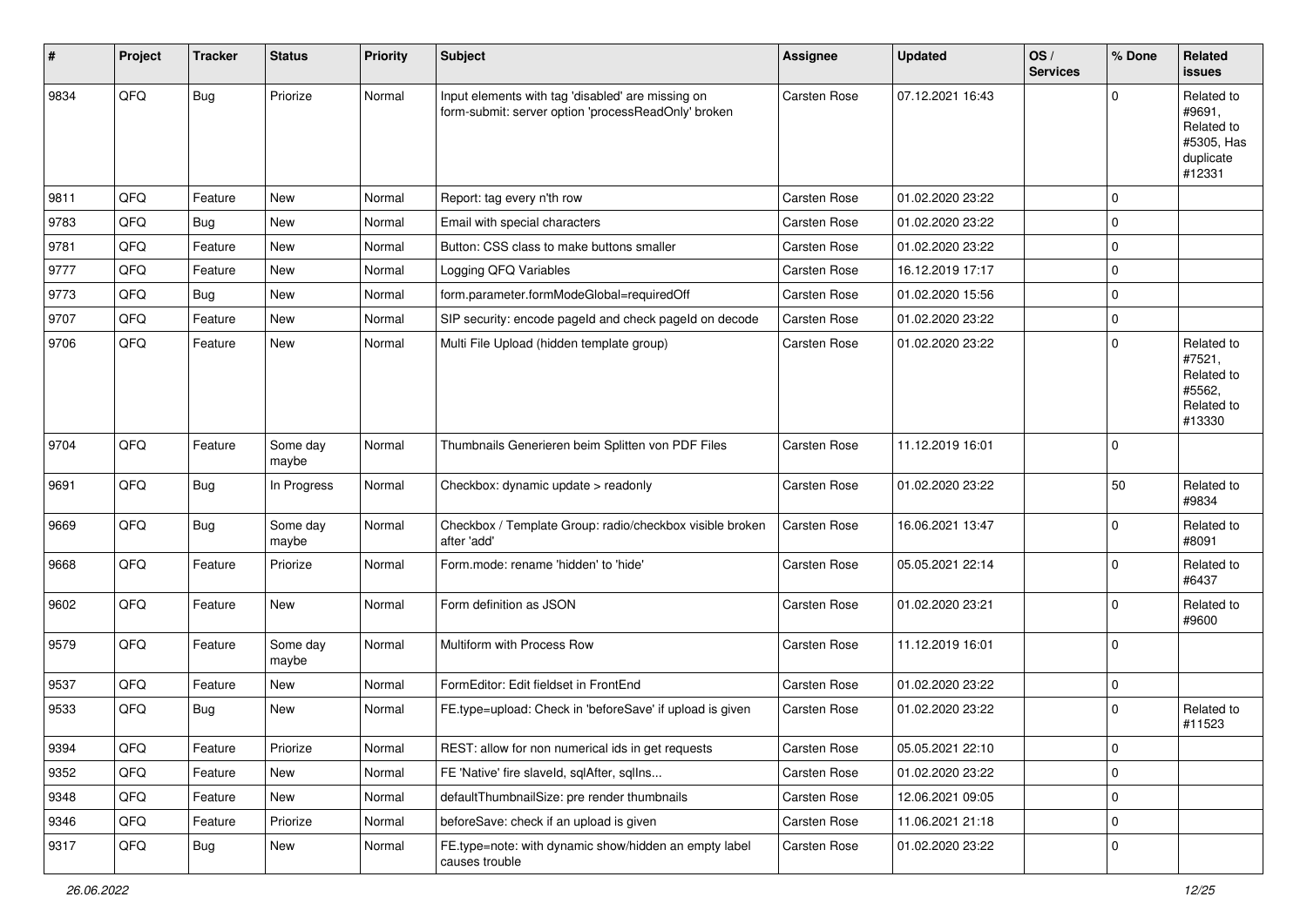| #    | Project | <b>Tracker</b> | <b>Status</b>     | <b>Priority</b> | <b>Subject</b>                                                                                         | <b>Assignee</b> | <b>Updated</b>   | OS/<br><b>Services</b> | % Done      | Related<br><b>issues</b> |
|------|---------|----------------|-------------------|-----------------|--------------------------------------------------------------------------------------------------------|-----------------|------------------|------------------------|-------------|--------------------------|
| 9281 | QFQ     | <b>Bug</b>     | Some day<br>maybe | Normal          | Allow STRICT_TRANS_TABLES                                                                              | Carsten Rose    | 02.01.2021 18:43 |                        | $\mathbf 0$ |                          |
| 9275 | QFQ     | <b>Bug</b>     | New               | Normal          | autcron: t3 page, which takes to long to respond, is not<br>reported properly                          | Carsten Rose    | 01.02.2020 23:22 |                        | 100         |                          |
| 9221 | QFQ     | Feature        | New               | Normal          | typeAhead: Zeichenlimite ausschalten                                                                   | Carsten Rose    | 08.05.2021 17:06 |                        | $\mathbf 0$ |                          |
| 9208 | QFQ     | Feature        | New               | Normal          | Manage 'recent' records                                                                                | Carsten Rose    | 01.02.2020 23:22 |                        | $\mathbf 0$ |                          |
| 9177 | QFQ     | <b>Bug</b>     | New               | Normal          | Bug? QFQ tries to save an action FE, which has real<br>existing column name                            | Carsten Rose    | 01.02.2020 23:22 |                        | $\mathbf 0$ |                          |
| 9136 | QFQ     | Feature        | <b>New</b>        | Normal          | Create ZIP files with dynamic PDFs                                                                     | Carsten Rose    | 01.02.2020 23:22 |                        | $\mathbf 0$ |                          |
| 9129 | QFQ     | Feature        | New               | Normal          | sqlValidate: Message as notification, not as error                                                     | Carsten Rose    | 01.02.2020 23:22 |                        | 0           | Related to<br>#9128      |
| 9128 | QFQ     | Feature        | New               | Normal          | Error Message: not replaced variables- a) replace back to<br>'{{', b) underline                        | Carsten Rose    | 01.02.2020 23:22 |                        | $\mathbf 0$ | Related to<br>#9129      |
| 9127 | QFQ     | <b>Bug</b>     | New               | Normal          | Error Message: change 'roll over' color - text not readable                                            | Carsten Rose    | 01.02.2020 23:22 |                        | $\mathbf 0$ |                          |
| 9077 | QFQ     | <b>Bug</b>     | New               | Normal          | typeAheadSql: report broken SQL                                                                        | Carsten Rose    | 01.02.2020 23:22 |                        | 0           |                          |
| 9013 | QFQ     | Bug            | New               | Normal          | Error in Twig template not handled                                                                     | Carsten Rose    | 20.10.2021 13:43 |                        | $\mathbf 0$ |                          |
| 8975 | QFQ     | Feature        | New               | Normal          | Report Notation: 2.0                                                                                   | Carsten Rose    | 01.02.2020 23:22 |                        | $\mathbf 0$ | Related to<br>#8963      |
| 8963 | QFQ     | Feature        | Priorize          | Normal          | Setting values in a store: flexible way                                                                | Carsten Rose    | 05.05.2021 22:10 |                        | $\Omega$    | Related to<br>#8975      |
| 8894 | QFQ     | Feature        | Some day<br>maybe | Normal          | Documentation Tags Usable in QFQ Application                                                           | Carsten Rose    | 11.12.2019 16:01 |                        | $\mathbf 0$ |                          |
| 8892 | QFQ     | Feature        | Some day<br>maybe | Normal          | Display and Edit SQL Comments in Form Editor                                                           | Carsten Rose    | 11.12.2019 16:01 |                        | $\mathbf 0$ |                          |
| 8806 | QFQ     | Feature        | New               | Normal          | SQL Function nl2br                                                                                     | Carsten Rose    | 01.02.2020 23:22 |                        | $\mathbf 0$ |                          |
| 8719 | QFQ     | Feature        | New               | Normal          | extraButtonLock: add support for 0/1                                                                   | Carsten Rose    | 01.02.2020 23:22 |                        | $\mathbf 0$ |                          |
| 8702 | QFQ     | Feature        | New               | Normal          | Load Record which is locked: missing user info                                                         | Carsten Rose    | 11.12.2019 16:16 |                        | $\Omega$    | Related to<br>#9789      |
| 8586 | QFQ     | Feature        | Some day<br>maybe | Normal          | QFQ: Enhance Error message for 'record not found'                                                      | Carsten Rose    | 16.09.2021 15:10 |                        | 0           |                          |
| 8585 | QFQ     | Feature        | Priorize          | Normal          | Enhance Error message for 'unknown form'                                                               | Carsten Rose    | 01.02.2020 10:13 |                        | 0           |                          |
| 8584 | QFQ     | Feature        | Priorize          | Normal          | FE 'Action' - never assign to Container (except Template<br>Group)                                     | Carsten Rose    | 01.02.2020 10:13 |                        | $\mathbf 0$ |                          |
| 8520 | QFQ     | Feature        | Some day<br>maybe | Normal          | Bring QFQ to Composer                                                                                  | Carsten Rose    | 16.09.2021 15:10 |                        | $\mathbf 0$ |                          |
| 8336 | QFQ     | Feature        | New               | Normal          | Form > modified > Close New: a) Optional disable popup, b)<br>custom text, c) mode on save: close stay | Carsten Rose    | 01.02.2020 23:22 |                        | $\mathbf 0$ | Related to<br>#8335      |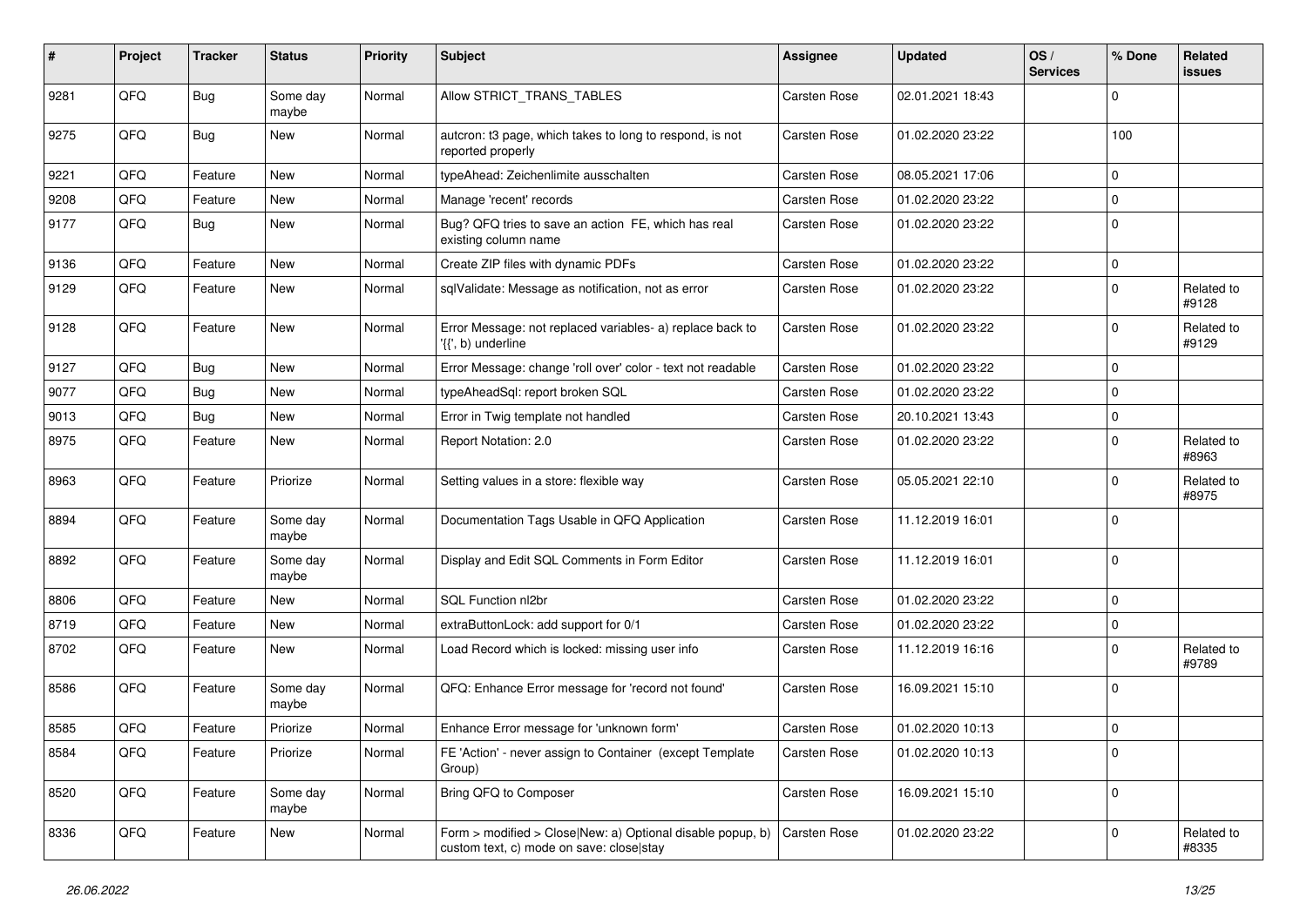| $\pmb{\#}$ | Project | <b>Tracker</b> | <b>Status</b>     | <b>Priority</b> | <b>Subject</b>                                                                                        | Assignee            | <b>Updated</b>   | OS/<br><b>Services</b> | % Done      | Related<br><b>issues</b> |
|------------|---------|----------------|-------------------|-----------------|-------------------------------------------------------------------------------------------------------|---------------------|------------------|------------------------|-------------|--------------------------|
| 8277       | QFQ     | Feature        | Priorize          | Normal          | fe.parameter.default=                                                                                 | Carsten Rose        | 01.02.2020 23:17 |                        | $\Omega$    | Related to<br>#8113      |
| 8217       | QFQ     | Feature        | New               | Normal          | if-elseif-else construct                                                                              | Carsten Rose        | 16.03.2021 18:41 |                        | $\Omega$    | Related to<br>#10716     |
| 8187       | QFQ     | Feature        | New               | Normal          | Subrecord: enable/hide new button - make new/edit/delete<br>customizeable.                            | Carsten Rose        | 06.03.2021 18:44 |                        | $\Omega$    | Related to<br>#11326     |
| 8106       | QFQ     | <b>Bug</b>     | Some day<br>maybe | Normal          | Dynamic Update: Feld kann nicht auf empty zurückgesetzt<br>werden                                     | Carsten Rose        | 11.12.2019 16:01 |                        | $\mathbf 0$ |                          |
| 8101       | QFQ     | Feature        | Some day<br>maybe | Normal          | Password hash: support further hashing methods                                                        | Carsten Rose        | 16.09.2021 15:10 |                        | $\Omega$    |                          |
| 8089       | QFQ     | Feature        | New               | Normal          | Copy/Paste for FormElements                                                                           | Carsten Rose        | 01.02.2020 23:22 |                        | $\mathbf 0$ |                          |
| 8049       | QFQ     | <b>Bug</b>     | New               | Normal          | FE.type=note, column 'value': text moves some pixel to top<br>after save                              | Carsten Rose        | 01.02.2020 23:22 |                        | $\Omega$    |                          |
| 8044       | QFQ     | Feature        | Priorize          | Normal          | Transaction: a) Form, b) Report                                                                       | Carsten Rose        | 05.05.2021 22:14 |                        | $\mathbf 0$ | Related to<br>#8043      |
| 8037       | QFQ     | Bug            | Priorize          | Normal          | FE.type=upload (advanced mode): {{slaveld:V}} missing<br>during dynamic update                        | Carsten Rose        | 01.02.2020 10:13 |                        | $\Omega$    |                          |
| 8034       | QFQ     | Feature        | Priorize          | Normal          | FormElement 'data': 22.22.2222 should not be accepted                                                 | Carsten Rose        | 01.02.2020 10:13 |                        | $\mathbf 0$ |                          |
| 7924       | QFQ     | Feature        | New               | Normal          | Radio/Checkbox with Tooltip                                                                           | Carsten Rose        | 01.02.2020 23:22 |                        | $\mathbf 0$ |                          |
| 7920       | QFQ     | Feature        | New               | Normal          | FE: Syntax Highlight, Zeinlenumbruch                                                                  | Carsten Rose        | 01.02.2020 10:03 |                        | $\mathbf 0$ |                          |
| 7890       | QFQ     | <b>Bug</b>     | New               | Normal          | FormElement 'required': extraButtonInfo not aligned                                                   | Carsten Rose        | 11.06.2021 21:17 |                        | $\Omega$    | Related to<br>#11517     |
| 7812       | QFQ     | Feature        | <b>New</b>        | Normal          | FE 'Subrecord' - new option 'subrecordShowFilter',<br>'subrecordPaging'                               | Carsten Rose        | 01.02.2020 23:22 |                        | $\Omega$    |                          |
| 7795       | QFQ     | <b>Bug</b>     | <b>New</b>        | Normal          | Readonly Form: Typeahead-Felder                                                                       | Carsten Rose        | 01.02.2020 23:22 |                        | $\mathbf 0$ |                          |
| 7685       | QFQ     | Bug            | New               | Normal          | Open FormElement from QFQ error message and save<br>modified record: error about missing {{formId:F}} | Carsten Rose        | 01.02.2020 23:22 |                        | $\Omega$    |                          |
| 7683       | QFQ     | Feature        | <b>New</b>        | Normal          | Special column names in '{{ SELECT  AS _link }}' should<br>be detected                                | Carsten Rose        | 01.02.2020 23:21 |                        | $\mathbf 0$ |                          |
| 7681       | QFQ     | Feature        | New               | Normal          | Optional switch off 'check for modified record'                                                       | Carsten Rose        | 01.02.2020 23:21 |                        | $\mathbf 0$ |                          |
| 7660       | QFQ     | Feature        | New               | Normal          | IMAP: import mails to DB, move / delete mails                                                         | Carsten Rose        | 01.02.2020 09:52 |                        | $\mathbf 0$ |                          |
| 7656       | QFQ     | Bug            | Priorize          | Normal          | FE with required, 'pattern' and 'extraButtonLock': always<br>complain about missing value             | Carsten Rose        | 01.02.2020 10:13 |                        | 0           |                          |
| 7630       | QFQ     | Feature        | Priorize          | Normal          | detailed error message for simple upload                                                              | Carsten Rose        | 01.02.2020 10:13 |                        | $\mathbf 0$ |                          |
| 7616       | QFQ     | <b>Bug</b>     | Priorize          | Normal          | Selectlist with Enum & Dynamic Update                                                                 | Carsten Rose        | 01.02.2020 10:13 |                        | $\pmb{0}$   |                          |
| 7574       | QFQ     | <b>Bug</b>     | New               | Normal          | Substitute error: form element not reported / dont parse<br>Form.note                                 | <b>Carsten Rose</b> | 01.02.2020 23:21 |                        | $\mathbf 0$ |                          |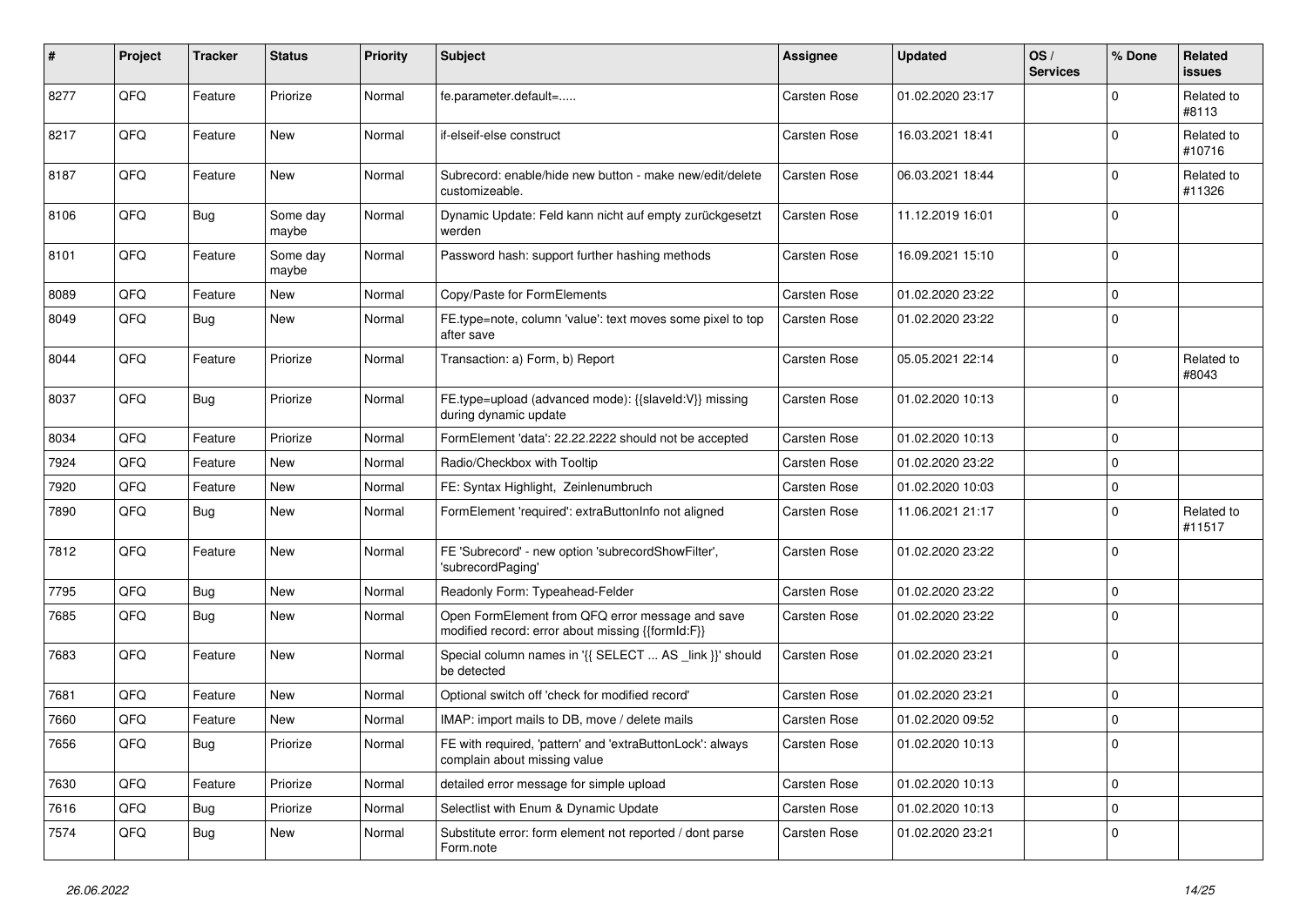| $\sharp$ | Project | <b>Tracker</b> | <b>Status</b>     | <b>Priority</b> | <b>Subject</b>                                                                                 | <b>Assignee</b> | <b>Updated</b>   | OS/<br><b>Services</b> | % Done      | Related<br><b>issues</b> |
|----------|---------|----------------|-------------------|-----------------|------------------------------------------------------------------------------------------------|-----------------|------------------|------------------------|-------------|--------------------------|
| 7547     | QFQ     | <b>Bug</b>     | New               | Normal          | Error Message in afterSave: wrong parameter column<br>reported                                 | Carsten Rose    | 01.02.2020 23:22 |                        | $\Omega$    |                          |
| 7524     | QFQ     | Bug            | New               | Normal          | QFQ throws a 'General Error' if 'fileadmin/protected/log/' is<br>not writeable                 | Carsten Rose    | 01.02.2020 23:22 |                        | $\mathbf 0$ |                          |
| 7522     | QFQ     | Feature        | Priorize          | Normal          | Inserting default index.html to folder (Avoid Apache<br>Indexing)                              | Carsten Rose    | 01.02.2020 10:13 |                        | $\Omega$    |                          |
| 7521     | QFQ     | Feature        | New               | Normal          | TemplateGroup: fe.type=upload                                                                  | Carsten Rose    | 01.02.2020 23:21 |                        | 0           | Related to<br>#9706      |
| 7520     | QFQ     | Feature        | New               | Normal          | QR Code:  AS _qr ( AS _link)                                                                   | Carsten Rose    | 01.02.2020 23:22 |                        | $\mathbf 0$ |                          |
| 7519     | QFQ     | Feature        | New               | Normal          | Select: Multi                                                                                  | Carsten Rose    | 01.02.2020 23:22 |                        | 0           |                          |
| 7513     | QFQ     | <b>Bug</b>     | New               | Normal          | Radios not correct aligned                                                                     | Carsten Rose    | 01.02.2020 23:22 |                        | $\mathbf 0$ |                          |
| 7512     | QFQ     | Bug            | New               | Normal          | FE: inputType=number >> 'pattern' is not respected                                             | Carsten Rose    | 01.02.2020 23:22 |                        | $\mathbf 0$ |                          |
| 7481     | QFQ     | Feature        | New               | Normal          | Detect 'BaseUrl' automatically                                                                 | Carsten Rose    | 01.02.2020 23:21 |                        | $\mathbf 0$ |                          |
| 7480     | QFQ     | Feature        | New               | Normal          | Record History (Undo / Redo)                                                                   | Carsten Rose    | 11.12.2019 16:16 |                        | $\mathbf 0$ | Related to<br>#2361      |
| 7453     | QFQ     | Feature        | Some day<br>maybe | Normal          | import / export forms QFQ                                                                      | Carsten Rose    | 16.09.2021 15:10 |                        | $\Omega$    |                          |
| 7452     | QFQ     | Feature        | Some day<br>maybe | Normal          | automate deployment new QFQ version                                                            | Carsten Rose    | 16.09.2021 15:10 |                        | $\mathbf 0$ |                          |
| 7342     | QFQ     | Feature        | New               | Normal          | add content $=$ hide this                                                                      | Carsten Rose    | 01.02.2020 23:21 |                        | $\mathbf 0$ |                          |
| 7336     | QFQ     | Feature        | Some day<br>maybe | Normal          | PDF Upload: disallow PDFs with specific Meta information                                       | Carsten Rose    | 11.12.2019 16:01 |                        | 0           |                          |
| 7290     | QFQ     | Feature        | Priorize          | Normal          | FormEditor: title as textarea if LEN(title)>60                                                 | Carsten Rose    | 01.02.2020 10:13 |                        | 0           | Blocked by<br>#7682      |
| 7280     | QFQ     | Feature        | New               | Normal          | recently used table                                                                            | Carsten Rose    | 01.02.2020 23:21 |                        | $\mathbf 0$ |                          |
| 7261     | QFQ     | <b>Bug</b>     | New               | Normal          | Report pathFilename for user without path, only the filename                                   | Carsten Rose    | 01.02.2020 23:21 |                        | 0           |                          |
| 7239     | QFQ     | Feature        | New               | Normal          | TinyMCE: html tag whitelist                                                                    | Carsten Rose    | 01.02.2020 23:21 |                        | $\Omega$    | Related to<br>#14320     |
| 7219     | QFQ     | Bug            | New               | Normal          | typeSheadSql / typeAheadSqlPrefetch: change to curly<br>braces                                 | Carsten Rose    | 01.02.2020 23:21 |                        | $\mathbf 0$ |                          |
| 7217     | QFQ     | Feature        | Priorize          | Normal          | Download: notice User if `_sip=?` is missing                                                   | Carsten Rose    | 01.02.2020 10:13 |                        | $\mathbf 0$ |                          |
| 7175     | QFQ     | Feature        | New               | Normal          | Upload: md5 hash as filename                                                                   | Carsten Rose    | 01.02.2020 23:21 |                        | 0           |                          |
| 7119     | QFQ     | Feature        | New               | Normal          | Upload: scaleDownWidth, scaleDownHeight                                                        | Carsten Rose    | 01.02.2020 23:21 |                        | $\mathbf 0$ |                          |
| 7109     | QFQ     | Feature        | New               | Normal          | Dynamic Updates: row/element hide                                                              | Carsten Rose    | 01.02.2020 23:22 |                        | 0           | Has duplicate<br>#4081   |
| 7107     | QFQ     | Feature        | Some day<br>maybe | Normal          | Showcase Registration Tool: Anmeldung / Administration :<br>Liste Anmeldungen / Emaileinaldung | Carsten Rose    | 11.12.2019 16:01 |                        | $\mathbf 0$ |                          |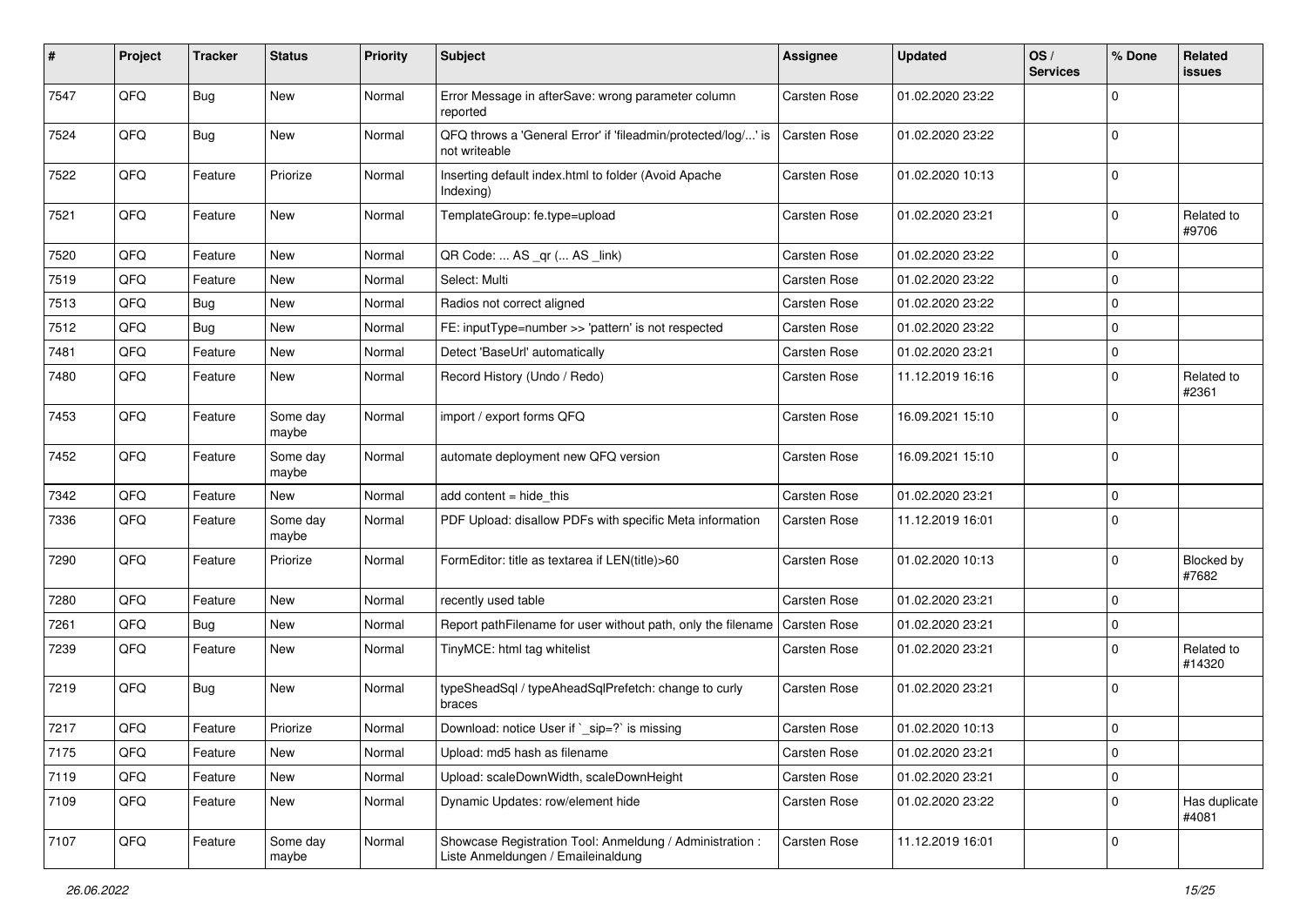| #    | Project | <b>Tracker</b> | <b>Status</b>     | <b>Priority</b> | <b>Subject</b>                                                                                                             | <b>Assignee</b>     | <b>Updated</b>   | OS/<br><b>Services</b> | % Done      | <b>Related</b><br>issues                    |
|------|---------|----------------|-------------------|-----------------|----------------------------------------------------------------------------------------------------------------------------|---------------------|------------------|------------------------|-------------|---------------------------------------------|
| 7102 | QFQ     | Feature        | <b>New</b>        | Normal          | Comment sign in report: '#' and '--'                                                                                       | <b>Carsten Rose</b> | 01.02.2020 23:21 |                        | $\mathbf 0$ |                                             |
| 7099 | QFQ     | Feature        | New               | Normal          | Redesign FormEditor                                                                                                        | Carsten Rose        | 01.02.2020 23:21 |                        | $\Omega$    |                                             |
| 7014 | QFQ     | Bug            | New               | Normal          | Sending invalid emails succeeds when<br>debug.redirectAllMailTo is set                                                     | Carsten Rose        | 01.02.2020 23:21 |                        | $\Omega$    |                                             |
| 7002 | QFQ     | <b>Bug</b>     | New               | Normal          | Dynamic Update: row does not disappear / appear                                                                            | Carsten Rose        | 01.02.2020 23:22 |                        | $\Omega$    |                                             |
| 6998 | QFQ     | Feature        | Priorize          | Normal          | Form: with debug=on show column information as tooltip of<br>column label                                                  | <b>Carsten Rose</b> | 01.02.2020 10:13 |                        | $\Omega$    |                                             |
| 6912 | QFQ     | Bug            | New               | Normal          | error Message Var 'deadline' already set in SIP - in Form<br>with FE.value={{deadline:R:::{{deadlinePeriod:Y}}}}           | <b>Carsten Rose</b> | 01.02.2020 23:21 |                        | $\Omega$    |                                             |
| 6855 | QFQ     | Feature        | New               | Normal          | With {{feUser:U}}!={{feUser:T}}: Save / Delete: only possible<br>with {{feUserSave:U}}='yes' and '{{feUserDelete:U}}='yes' | Carsten Rose        | 01.02.2020 23:21 |                        | $\Omega$    |                                             |
| 6765 | QFQ     | Feature        | <b>New</b>        | Normal          | Moeglichkeit via QFQ eigene Logs zu schreiben                                                                              | Carsten Rose        | 01.02.2020 23:21 |                        | $\Omega$    |                                             |
| 6723 | QFQ     | Feature        | New               | Normal          | Report QFQ Installation and Version                                                                                        | Carsten Rose        | 12.06.2021 09:07 |                        | $\mathbf 0$ |                                             |
| 6715 | QFQ     | Feature        | Some day<br>maybe | Normal          | Code-Refactoring: dbArray vereinheitlichen                                                                                 | Carsten Rose        | 11.12.2019 16:02 |                        | $\Omega$    |                                             |
| 6677 | QFQ     | <b>Bug</b>     | New               | Normal          | Error message FE Action Element: no/wrong FE reference<br>who cause the problem.                                           | <b>Carsten Rose</b> | 01.02.2020 23:21 |                        | $\Omega$    |                                             |
| 6609 | QFQ     | Feature        | New               | Normal          | Formlet: JSON API erweitern                                                                                                | Carsten Rose        | 01.02.2020 23:21 |                        | 50          |                                             |
| 6602 | QFQ     | Feature        | New               | Normal          | Formlet: in Report auf Mausklick ein mini-form oeffnen                                                                     | Carsten Rose        | 11.12.2019 16:16 |                        | $\Omega$    |                                             |
| 6594 | QFQ     | Feature        | New               | Normal          | Excel: on download, check if there is a valid sip                                                                          | <b>Carsten Rose</b> | 01.02.2020 23:21 |                        | $\mathbf 0$ |                                             |
| 6574 | QFQ     | Bug            | Priorize          | Normal          | gfg.log: Fehlermeldung wurde angezeigt, aber nicht geloggt                                                                 | <b>Carsten Rose</b> | 01.02.2020 10:13 |                        | $\Omega$    |                                             |
| 6483 | QFQ     | <b>Bug</b>     | New               | Normal          | R Store funktioniert nicht bei 'Report Notation' im FE                                                                     | Carsten Rose        | 01.02.2020 23:21 |                        | $\mathbf 0$ |                                             |
| 6462 | QFQ     | Bug            | New               | Normal          | File Upload: Nutzlose Fehlermeldung wenn Datei zu gross                                                                    | Carsten Rose        | 01.02.2020 23:21 |                        | $\mathbf 0$ | Related to<br>#6139                         |
| 6437 | QFQ     | Feature        | <b>New</b>        | Normal          | Neuer Mode Button bei FormElementen                                                                                        | <b>Carsten Rose</b> | 01.02.2020 23:21 |                        | $\Omega$    | Related to<br>#9668.<br>Blocked by<br>#9678 |
| 6292 | QFQ     | Feature        | New               | Normal          | Download: File speichern mit Hash aber original Filename in   Carsten Rose<br>der Datenbank vermerken fuer Downloads       |                     | 01.02.2020 23:21 |                        | $\mathbf 0$ |                                             |
| 6289 | QFQ     | Feature        | New               | Normal          | Form: Log                                                                                                                  | <b>Carsten Rose</b> | 01.02.2020 23:21 |                        | $\mathbf 0$ |                                             |
| 6261 | QFQ     | Feature        | New               | Normal          | Persistent SIP                                                                                                             | Carsten Rose        | 12.06.2021 09:07 |                        | $\pmb{0}$   | Related to<br>#10819                        |
| 6250 | QFG     | Feature        | In Progress       | Normal          | Enhance layout: a) Subrecord, b) Subrecord-Title                                                                           | Carsten Rose        | 01.02.2020 23:22 |                        | 0           | Related to<br>#5391                         |
| 5991 | QFQ     | <b>Bug</b>     | Some day<br>maybe | Normal          | URLs with ' ' or long parameter are problematic                                                                            | Carsten Rose        | 01.02.2020 23:19 |                        | 0           |                                             |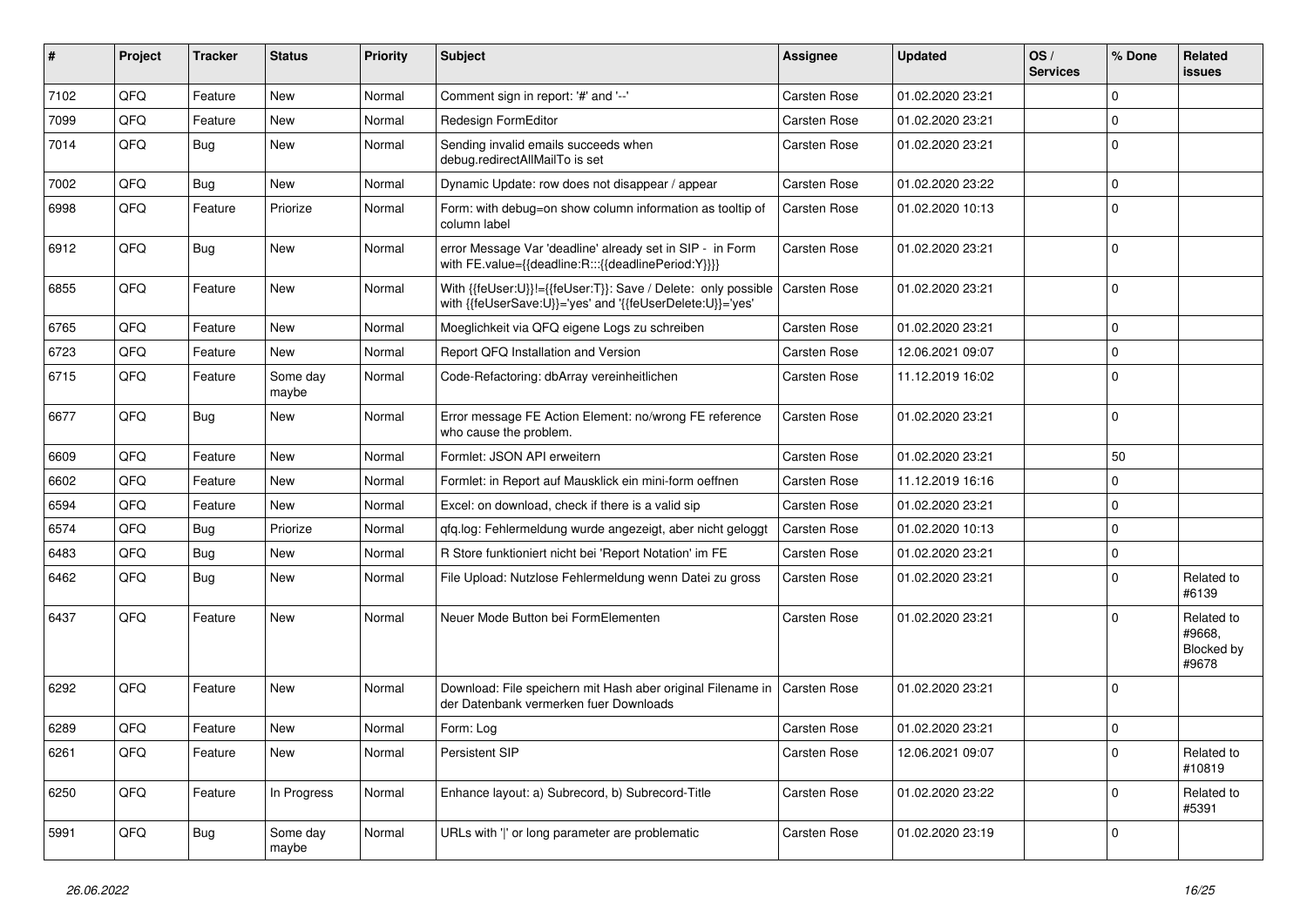| #    | Project | <b>Tracker</b> | <b>Status</b>     | <b>Priority</b> | <b>Subject</b>                                                                                     | <b>Assignee</b>     | <b>Updated</b>   | OS/<br><b>Services</b> | % Done      | <b>Related</b><br><b>issues</b>             |
|------|---------|----------------|-------------------|-----------------|----------------------------------------------------------------------------------------------------|---------------------|------------------|------------------------|-------------|---------------------------------------------|
| 5983 | QFQ     | Feature        | Some day<br>maybe | Normal          | Form Submit (save & update): normalize date/-time FE                                               | <b>Carsten Rose</b> | 01.02.2020 23:19 |                        | $\Omega$    |                                             |
| 5942 | QFQ     | Feature        | Priorize          | Normal          | 'L' and 'type': append to links, generate via '_link' by using<br>'u:' .                           | Carsten Rose        | 01.02.2020 10:13 |                        | $\mathbf 0$ |                                             |
| 5894 | QFQ     | Feature        | Feedback          | Normal          | Typeahead in Report: show/hide rows dynamically                                                    | Carsten Rose        | 18.02.2022 08:50 |                        | $\Omega$    | Related to<br>#5893,<br>Related to<br>#5885 |
| 5852 | QFQ     | Feature        | Some day<br>maybe | Normal          | Logging: mail.log / sql.log - im FE anzeigen und via AJAX<br>aktualisieren                         | <b>Carsten Rose</b> | 01.02.2020 23:19 |                        | $\Omega$    | Related to<br>#5885                         |
| 5782 | QFQ     | Feature        | <b>New</b>        | Normal          | NextCloud API                                                                                      | <b>Carsten Rose</b> | 01.02.2020 10:02 |                        | 0           |                                             |
| 5768 | QFQ     | Bug            | Some day<br>maybe | Normal          | '{{pageLanguage:T}}' missing if QFQ is called via api                                              | <b>Carsten Rose</b> | 01.02.2020 23:19 |                        | $\Omega$    |                                             |
| 5706 | QFQ     | Bug            | Some day<br>maybe | Normal          | upload: fileDestination needs to be sanatized                                                      | Carsten Rose        | 01.02.2020 23:19 |                        | $\mathbf 0$ |                                             |
| 5695 | QFQ     | Feature        | In Progress       | Normal          | Multiform                                                                                          | Carsten Rose        | 02.01.2021 18:38 |                        | $\pmb{0}$   |                                             |
| 5665 | QFQ     | Feature        | Some day<br>maybe | Normal          | Versuch das '{{!' nicht mehr noetig ist.                                                           | <b>Carsten Rose</b> | 01.02.2020 23:20 |                        | $\Omega$    | Related to<br>#7432,<br>Related to<br>#7434 |
| 5579 | QFQ     | Feature        | Some day<br>maybe | Normal          | Enhance Doc / Presentation: variable type 'link column type'                                       | Carsten Rose        | 01.02.2020 23:19 |                        | $\Omega$    |                                             |
| 5576 | QFQ     | <b>Bug</b>     | New               | Normal          | Using MySQL 'DROP' requires privilege - wich is not really<br>necessary.                           | Carsten Rose        | 01.02.2020 23:21 |                        | $\Omega$    |                                             |
| 5559 | QFQ     | <b>Bug</b>     | <b>New</b>        | Normal          | FE.type = Upload: 'accept' might contain variables                                                 | Carsten Rose        | 11.05.2020 21:23 |                        | $\pmb{0}$   |                                             |
| 5557 | QFQ     | Bug            | Some day<br>maybe | Normal          | Form load: STORE RECORD filled, but should be empty                                                | Carsten Rose        | 01.02.2020 23:19 |                        | $\Omega$    |                                             |
| 5548 | QFQ     | Feature        | Some day<br>maybe | Normal          | 801 Textfiles/Scriptfiles als Thumbnail                                                            | Carsten Rose        | 07.03.2022 16:26 |                        | 0           |                                             |
| 5480 | QFQ     | Feature        | Some day<br>maybe | Normal          | QFQ: Dokumentation mit Screenshots versehen                                                        | Carsten Rose        | 01.02.2020 23:20 |                        | 0           | Related to<br>#9879                         |
| 5428 | QFQ     | Feature        | Some day<br>maybe | Normal          | secure thumbnail: late render on access.                                                           | Carsten Rose        | 01.02.2020 23:20 |                        | 0           |                                             |
| 5345 | QFQ     | Feature        | <b>New</b>        | Normal          | Report: UPDATE / INSERT / DELETE statements should<br>trigger subqueries, depending on the result. | Carsten Rose        | 27.05.2020 16:11 |                        | $\Omega$    |                                             |
| 5305 | QFQ     | <b>Bug</b>     | New               | Normal          | Upload FormElement: nicht disabled by readonly Form                                                | Carsten Rose        | 16.06.2021 13:43 |                        | $\Omega$    | Related to<br>#9347,<br>Related to<br>#9834 |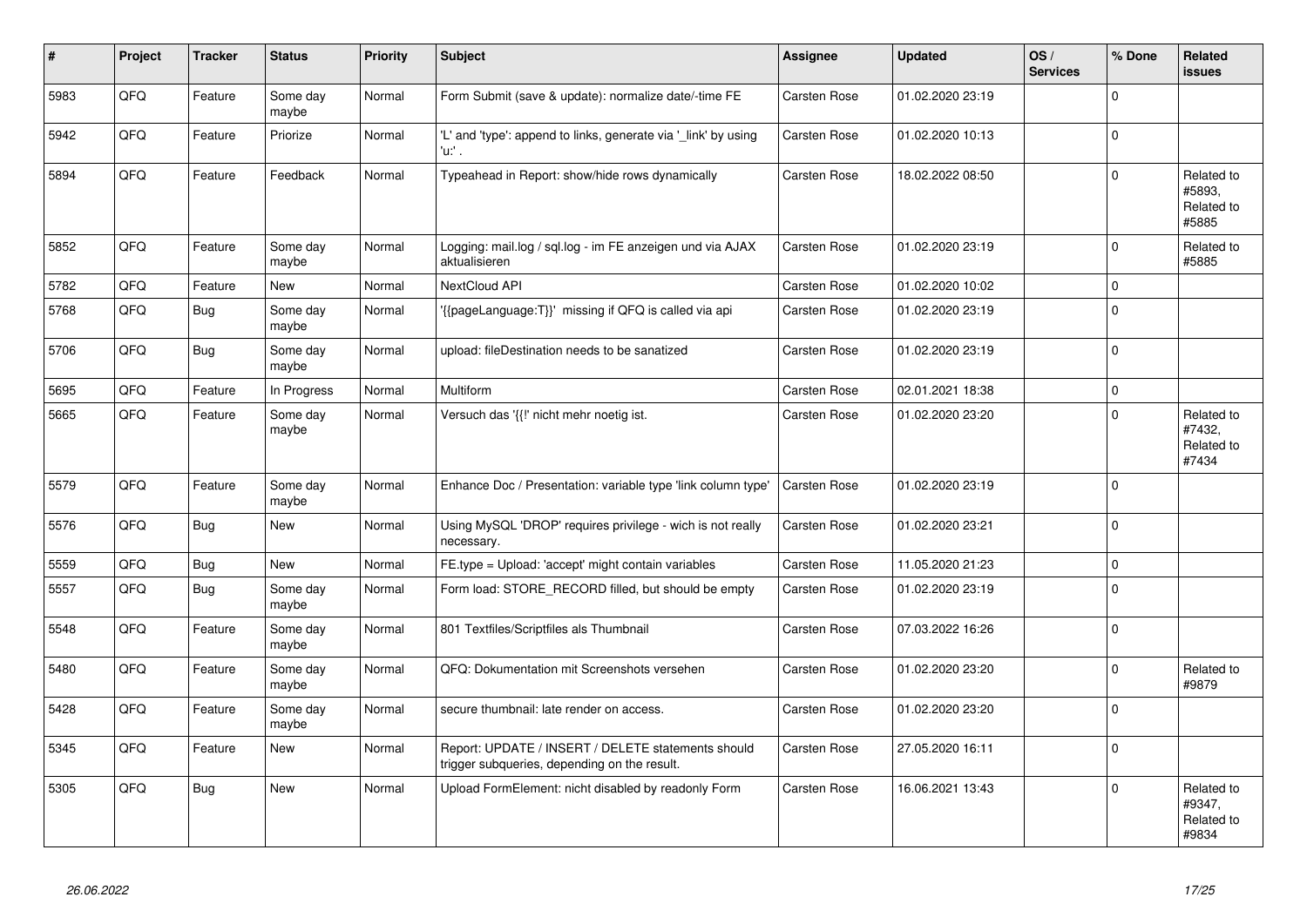| #    | Project | <b>Tracker</b> | <b>Status</b>     | <b>Priority</b> | <b>Subject</b>                                                                                                       | Assignee            | <b>Updated</b>   | OS/<br><b>Services</b> | % Done       | Related<br><b>issues</b>                       |
|------|---------|----------------|-------------------|-----------------|----------------------------------------------------------------------------------------------------------------------|---------------------|------------------|------------------------|--------------|------------------------------------------------|
| 5132 | QFQ     | Feature        | Some day<br>maybe | Normal          | Error Message sendmail missing attachment: more details                                                              | Carsten Rose        | 01.02.2020 23:19 |                        | $\mathbf 0$  |                                                |
| 5131 | QFQ     | Feature        | <b>New</b>        | Normal          | Activate Spin Gear ('wait/busy' indicator) via LINK attribute                                                        | Carsten Rose        | 01.02.2020 23:21 |                        | $\mathbf 0$  |                                                |
| 5021 | QFQ     | <b>Bug</b>     | Some day<br>maybe | Normal          | FE.typ=extra - during save displays error 'datum2' already<br>filled in STORE_SIP - the value is stored nevertheless | Carsten Rose        | 01.02.2020 23:19 |                        | $\pmb{0}$    | Related to<br>#3875                            |
| 4956 | QFQ     | Feature        | Some day<br>maybe | Normal          | Sendmail: Benutzerdefinierte Headers                                                                                 | Carsten Rose        | 11.12.2019 16:02 |                        | $\mathbf 0$  |                                                |
| 4872 | QFQ     | Feature        | Some day<br>maybe | Normal          | Fields of Typo3 page available in STORE_TYPO3                                                                        | Carsten Rose        | 01.02.2020 23:19 |                        | $\mathbf 0$  |                                                |
| 4869 | QFQ     | Feature        | Some day<br>maybe | Normal          | Dynamic Update (show, hide, readonly?, required?) for<br><b>Template Group Elements</b>                              | Carsten Rose        | 01.02.2020 23:19 |                        | $\Omega$     | Related to<br>#4865                            |
| 4839 | QFQ     | Feature        | Some day<br>maybe | Normal          | qfq-handle in <head> Abschnitt</head>                                                                                | Carsten Rose        | 11.12.2019 16:02 |                        | $\mathbf 0$  |                                                |
| 4771 | QFQ     | Bug            | Some day<br>maybe | Normal          | gfg: select-down-values empty after save (edit-form for<br>program administrators)                                   | <b>Carsten Rose</b> | 01.02.2020 23:20 |                        | $\Omega$     | Related to<br>#4549, Has<br>duplicate<br>#4282 |
| 4757 | QFQ     | Feature        | Some day<br>maybe | Normal          | Test subrecord: download links ok? Links ok?                                                                         | <b>Carsten Rose</b> | 01.02.2020 23:20 |                        | $\mathbf 0$  |                                                |
| 4756 | QFQ     | Bug            | <b>New</b>        | Normal          | Form dirty even nothing changes                                                                                      | <b>Carsten Rose</b> | 11.12.2019 16:16 |                        | $\pmb{0}$    |                                                |
| 4659 | QFQ     | Bug            | Some day<br>maybe | Normal          | infoButtonExtra                                                                                                      | <b>Carsten Rose</b> | 01.02.2020 23:20 |                        | $\mathbf 0$  |                                                |
| 4652 | QFQ     | Feature        | Some day<br>maybe | Normal          | UZH CD: Weiterleitung auf benutzerdefinierte 403/404 Seite                                                           | Carsten Rose        | 01.02.2020 23:20 |                        | $\Omega$     |                                                |
| 4651 | QFQ     | <b>Bug</b>     | Some day<br>maybe | Normal          | "Loading document" Modal wird angezeigt bei uzhcd type=2<br>Ansicht                                                  | Carsten Rose        | 01.02.2020 23:20 |                        | $\mathbf{0}$ |                                                |
| 4650 | QFQ     | Feature        | Some day<br>maybe | Normal          | Convert html to doc/rtf                                                                                              | <b>Carsten Rose</b> | 01.02.2020 23:20 |                        | $\mathbf 0$  | Related to<br>#10704                           |
| 4606 | QFQ     | Feature        | Some day<br>maybe | Normal          | link: qualifier to render bootstrap button                                                                           | Carsten Rose        | 01.02.2020 23:19 |                        | $\Omega$     |                                                |
| 4583 | QFQ     | <b>Bug</b>     | Some day<br>maybe | Normal          | Dynamic Update bei TypeAhead Feldern                                                                                 | Carsten Rose        | 01.02.2020 23:19 |                        | $\mathbf 0$  |                                                |
| 4549 | QFQ     | Bug            | Some day<br>maybe | Normal          | TemplateGroups: FE.type SELECT loose selected value<br>after save                                                    | Carsten Rose        | 01.02.2020 23:20 |                        | $\Omega$     | Related to<br>#4548.<br>Related to<br>#4771    |
| 4528 | QFQ     | <b>Bug</b>     | Some day<br>maybe | Normal          | extraButtonLock mit SQLAhead Bug                                                                                     | Carsten Rose        | 01.02.2020 23:19 |                        | $\Omega$     |                                                |
| 4413 | QFQ     | Feature        | <b>New</b>        | Normal          | fieldset: show/hidden, modeSql, dynamicUpdate                                                                        | <b>Carsten Rose</b> | 09.02.2022 15:19 |                        | $\mathbf 0$  |                                                |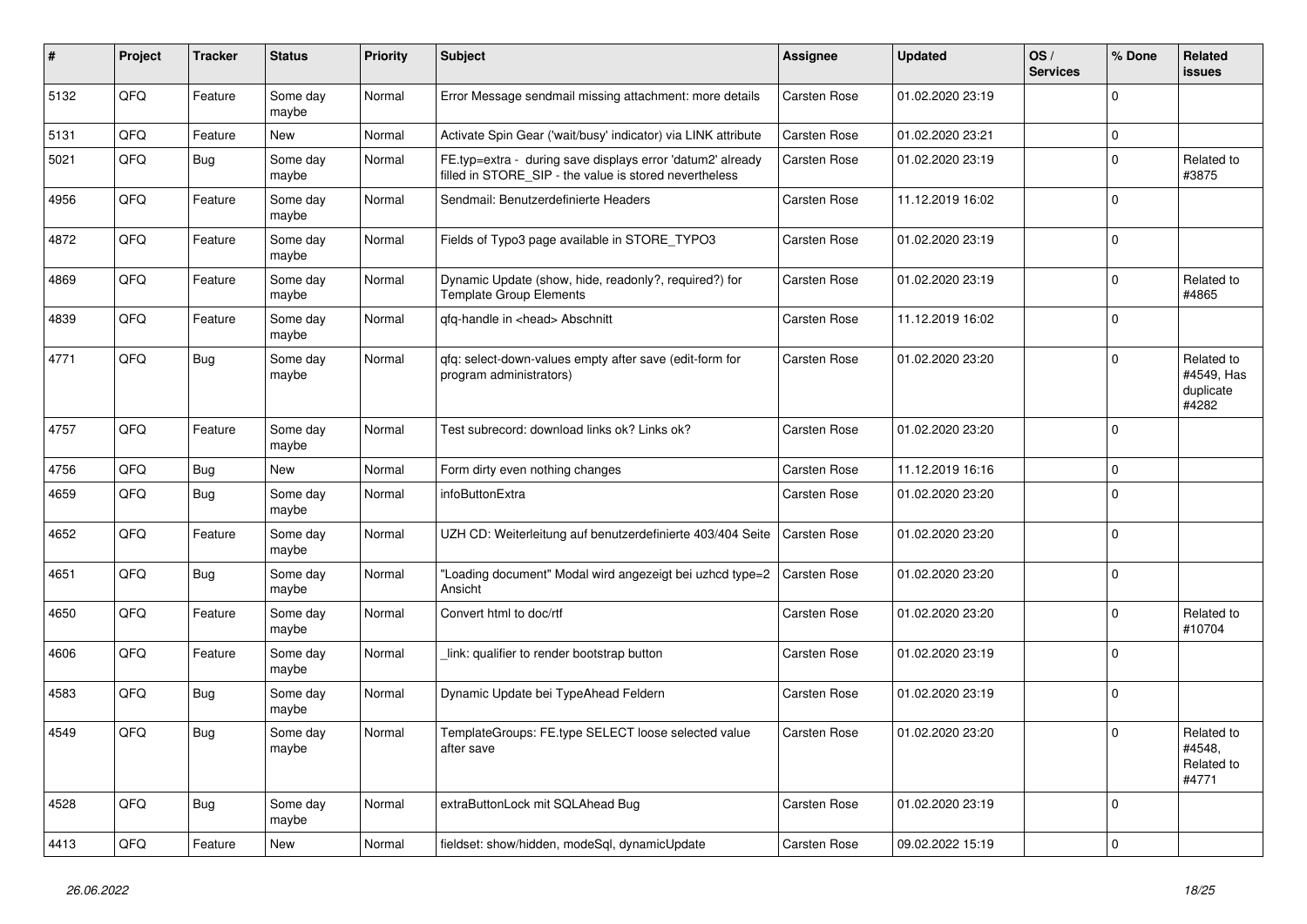| #    | Project | <b>Tracker</b> | <b>Status</b>     | <b>Priority</b> | <b>Subject</b>                                                                                                          | <b>Assignee</b>     | <b>Updated</b>   | OS/<br><b>Services</b> | % Done      | Related<br>issues                           |
|------|---------|----------------|-------------------|-----------------|-------------------------------------------------------------------------------------------------------------------------|---------------------|------------------|------------------------|-------------|---------------------------------------------|
| 4365 | QFQ     | Feature        | Some day<br>maybe | Normal          | Multi Language: new way of config                                                                                       | Carsten Rose        | 01.02.2020 23:20 |                        | $\Omega$    |                                             |
| 4349 | QFQ     | Feature        | Some day<br>maybe | Normal          | link download: downloaded external URL to<br>deliver/concatenate - check mimetipe and handle it correctly               | <b>Carsten Rose</b> | 11.12.2019 16:02 |                        | $\Omega$    |                                             |
| 4343 | QFQ     | Feature        | Some day<br>maybe | Normal          | Link: Classifier to add 'attributes'                                                                                    | Carsten Rose        | 01.02.2020 23:20 |                        | $\Omega$    | Related to<br>#14077                        |
| 4330 | QFQ     | Feature        | Some day<br>maybe | Normal          | Error Message: report missing {{ / }} in sqlUpdate, sqlInsert,<br>sqlDelete, sqlAfter, sqlBefore in FE action elements. | Carsten Rose        | 01.02.2020 23:20 |                        | $\mathbf 0$ |                                             |
| 4328 | QFQ     | <b>Bug</b>     | Some day<br>maybe | Normal          | Error Message: Show FE name/number on problems in FE                                                                    | <b>Carsten Rose</b> | 01.02.2020 23:20 |                        | $\Omega$    |                                             |
| 4293 | QFQ     | Bug            | Some day<br>maybe | Normal          | Download broken if token 'd:' is missing - but no error<br>message                                                      | Carsten Rose        | 11.12.2019 16:03 |                        | $\Omega$    | Related to<br>#7514                         |
| 4259 | QFQ     | Feature        | Some day<br>maybe | Normal          | Instant trigger a cron job                                                                                              | Carsten Rose        | 11.12.2019 16:03 |                        | $\Omega$    |                                             |
| 4250 | QFQ     | Feature        | New               | Normal          | AutoCron in OFO via PHP                                                                                                 | <b>Carsten Rose</b> | 01.02.2020 23:21 |                        | $\Omega$    | Related to<br>#3292.<br>Related to<br>#3291 |
| 4197 | QFQ     | Feature        | Some day<br>maybe | Normal          | Unit Test fuer JSON Stream von QuickFormQuery.php ><br>doForm()                                                         | Carsten Rose        | 11.12.2019 16:03 |                        | $\Omega$    |                                             |
| 4092 | QFQ     | <b>Bug</b>     | Some day<br>maybe | Normal          | 1) Logging verbessern wann welches FE warum<br>ausgefuehrt wird, 2) Documentation: Best Practice Template<br>Group      | Carsten Rose        | 01.02.2020 23:19 |                        | $\mathbf 0$ | Related to<br>#3504                         |
| 4082 | QFQ     | Feature        | New               | Normal          | Dynamic Update: modeSql - useful default                                                                                | <b>Carsten Rose</b> | 01.02.2020 23:22 |                        | 0           |                                             |
| 4050 | QFQ     | Feature        | New               | Normal          | sql.log: 1) FormElement ID which causes a specific action,<br>2) Result in the same row.                                | <b>Carsten Rose</b> | 15.04.2020 11:35 |                        | $\Omega$    | Related to<br>#5458                         |
| 4026 | QFQ     | Feature        | Some day<br>maybe | Normal          | sqlLog.sql: log number of FE.id                                                                                         | Carsten Rose        | 11.12.2019 16:03 |                        | $\Omega$    | Related to<br>#5458                         |
| 4023 | QFQ     | Feature        | <b>New</b>        | Normal          | prepared statements - FE action: salveld, sqllnsert,<br>sqlUpdate, sqlDelete, sqlBefore, sqlAfter                       | Carsten Rose        | 11.12.2019 16:15 |                        | $\Omega$    |                                             |
| 4018 | QFQ     | Feature        | Some day<br>maybe | Normal          | typeahead: solve problem with potential long query<br>parameter                                                         | <b>Carsten Rose</b> | 11.12.2019 16:03 |                        | $\Omega$    |                                             |
| 4008 | QFQ     | Bug            | Some day<br>maybe | Normal          | FormElemen.type=sendmail: wrong 'TO' if 'real<br>name <rea@mail.to>' is used</rea@mail.to>                              | <b>Carsten Rose</b> | 11.12.2019 16:03 |                        | $\mathbf 0$ |                                             |
| 3991 | QFQ     | Feature        | Some day<br>maybe | Normal          | report: Columnname ' skipWrap' skips 'fbeg', 'fend'                                                                     | Carsten Rose        | 11.12.2019 16:03 |                        | 0           |                                             |
| 3947 | QFQ     | Feature        | Some day<br>maybe | Normal          | Attack detectect: logout current user                                                                                   | Carsten Rose        | 11.12.2019 16:03 |                        | 0           | Related to<br>#5458,<br>Related to<br>#6299 |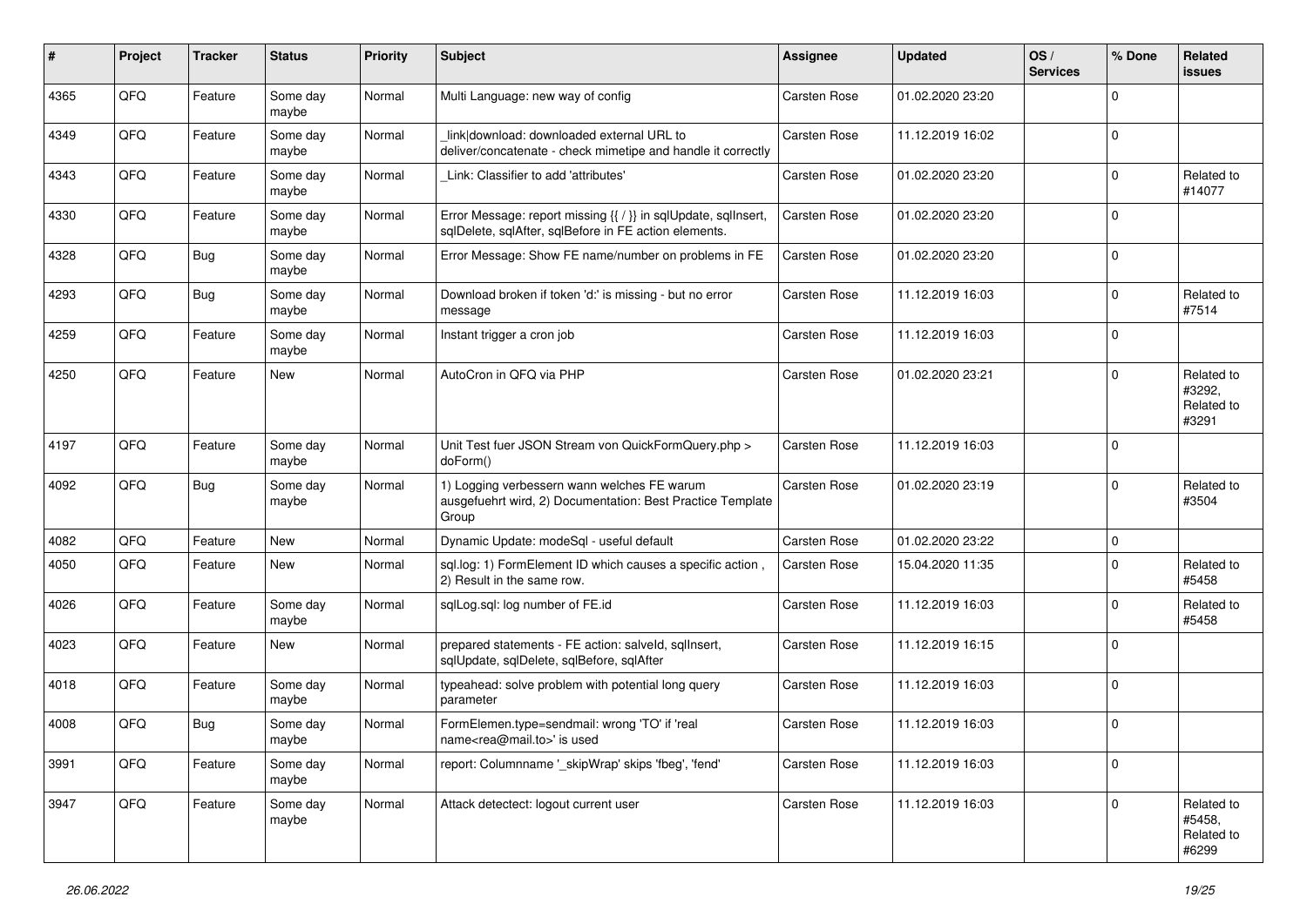| #    | Project | <b>Tracker</b> | <b>Status</b>     | <b>Priority</b> | <b>Subject</b>                                                                                                                               | <b>Assignee</b>     | <b>Updated</b>   | OS/<br><b>Services</b> | % Done      | <b>Related</b><br>issues                    |
|------|---------|----------------|-------------------|-----------------|----------------------------------------------------------------------------------------------------------------------------------------------|---------------------|------------------|------------------------|-------------|---------------------------------------------|
| 3942 | QFQ     | Feature        | Some day<br>maybe | Normal          | Action Elemente: neu generierte IDs via FE weitergeben                                                                                       | Carsten Rose        | 11.12.2019 16:03 |                        | $\Omega$    | Related to<br>#3941                         |
| 3941 | QFQ     | Feature        | Some day<br>maybe | Normal          | sqlAfter: es sollten mehrere moeglich sein                                                                                                   | <b>Carsten Rose</b> | 11.12.2019 16:03 |                        | $\Omega$    | Related to<br>#3942                         |
| 3905 | QFQ     | Feature        | Some day<br>maybe | Normal          | Documentation: Best Practice anhand eines Online<br>Bewerbungstools                                                                          | Carsten Rose        | 11.12.2019 16:03 |                        | $\Omega$    |                                             |
| 3900 | QFQ     | Feature        | Some day<br>maybe | Normal          | Extend documentation of 'Copy / Paste'                                                                                                       | Carsten Rose        | 11.12.2019 16:03 |                        | 0           | Related to<br>#3899                         |
| 3895 | QFQ     | <b>Bug</b>     | Some day<br>maybe | Normal          | typeahead pedantic: on lehrkredit Idap webpass - if only one<br>person is in dropdown, such person can't be selected                         | Carsten Rose        | 11.12.2019 16:03 |                        | $\Omega$    |                                             |
| 3882 | QFQ     | <b>Bug</b>     | Some day<br>maybe | Normal          | templateGroup: disable 'add' if limit is reached - funktioniert<br>nicht wenn bereits records existierten                                    | <b>Carsten Rose</b> | 11.12.2019 16:03 |                        | $\Omega$    |                                             |
| 3877 | QFQ     | Feature        | Some day<br>maybe | Normal          | FormEditor: die Felder die aktuell nicht gebraucht werden<br>nur auf readonly/disabled setzen (nicht ausblenden > das<br>irritiert.          | Carsten Rose        | 11.12.2019 16:03 |                        | $\Omega$    |                                             |
| 3867 | QFQ     | Feature        | Priorize          | Normal          | Readonly Formular: Template Groups add/delete<br>ausbeldnen                                                                                  | Carsten Rose        | 05.05.2021 22:12 |                        | $\Omega$    |                                             |
| 3864 | QFQ     | Feature        | <b>New</b>        | Normal          | Encrypt / decrypt field                                                                                                                      | <b>Carsten Rose</b> | 08.03.2021 18:08 |                        | 0           |                                             |
| 3811 | QFQ     | Bug            | Some day<br>maybe | Normal          | Dynamic Update: extraButtonInfo - Text aktualisieren                                                                                         | Carsten Rose        | 11.12.2019 16:03 |                        | $\Omega$    | Related to<br>#11517                        |
| 3782 | QFQ     | <b>Bug</b>     | Priorize          | Normal          | Bei fehlerhafter Eingabe (z.B. Datum) sollte das erwartete<br>Format angezeigt werden                                                        | Carsten Rose        | 01.02.2020 10:13 |                        | $\Omega$    |                                             |
| 3750 | QFQ     | <b>Bug</b>     | Some day<br>maybe | Normal          | FE in a row: if one violates check, all are red                                                                                              | Carsten Rose        | 11.12.2019 16:03 |                        | $\Omega$    |                                             |
| 3708 | QFQ     | Feature        | Some day<br>maybe | Normal          | Form: input - 'specialchars', 'none'  gewisse tags<br>erlauben, andere verbieten                                                             | Carsten Rose        | 11.12.2019 16:02 |                        | $\Omega$    | Related to<br>#14320                        |
| 3682 | QFQ     | <b>Bug</b>     | Some day<br>maybe | Normal          | Dynamic update: Radio buttons                                                                                                                | Carsten Rose        | 11.12.2019 16:02 |                        | $\Omega$    |                                             |
| 3677 | QFQ     | Feature        | Some day<br>maybe | Normal          | wkhtmltopdf: FE User access prohibited, if client IP changes<br>\$TYPO3_CONF_VARS[FE][lockIP]                                                | Carsten Rose        | 11.12.2019 16:02 |                        | $\Omega$    |                                             |
| 3666 | QFQ     | Feature        | Some day<br>maybe | Normal          | a) Performance Messung: mysql_real_escape_string() im<br>Vergleich zu str_replace(), b) doppeltes Aufrufen von<br>mysql_real_escape_string() | <b>Carsten Rose</b> | 11.12.2019 16:02 |                        | $\mathbf 0$ |                                             |
| 3588 | QFQ     | <b>Bug</b>     | Some day<br>maybe | Normal          | templateGroup: versteckte Elemente werden weiterhin<br>gespeichert.                                                                          | Carsten Rose        | 11.12.2019 16:02 |                        | 0           |                                             |
| 3547 | QFQ     | <b>Bug</b>     | New               | Normal          | FE of type 'note' causes writing of empty fields.                                                                                            | Carsten Rose        | 01.02.2020 23:21 |                        | $\mathbf 0$ |                                             |
| 3504 | QFQ     | Feature        | New               | Normal          | Logging: welche Action FEs werden wann wie ausgefuehrt                                                                                       | Carsten Rose        | 01.02.2020 23:21 |                        | $\Omega$    | Related to<br>#5458,<br>Related to<br>#4092 |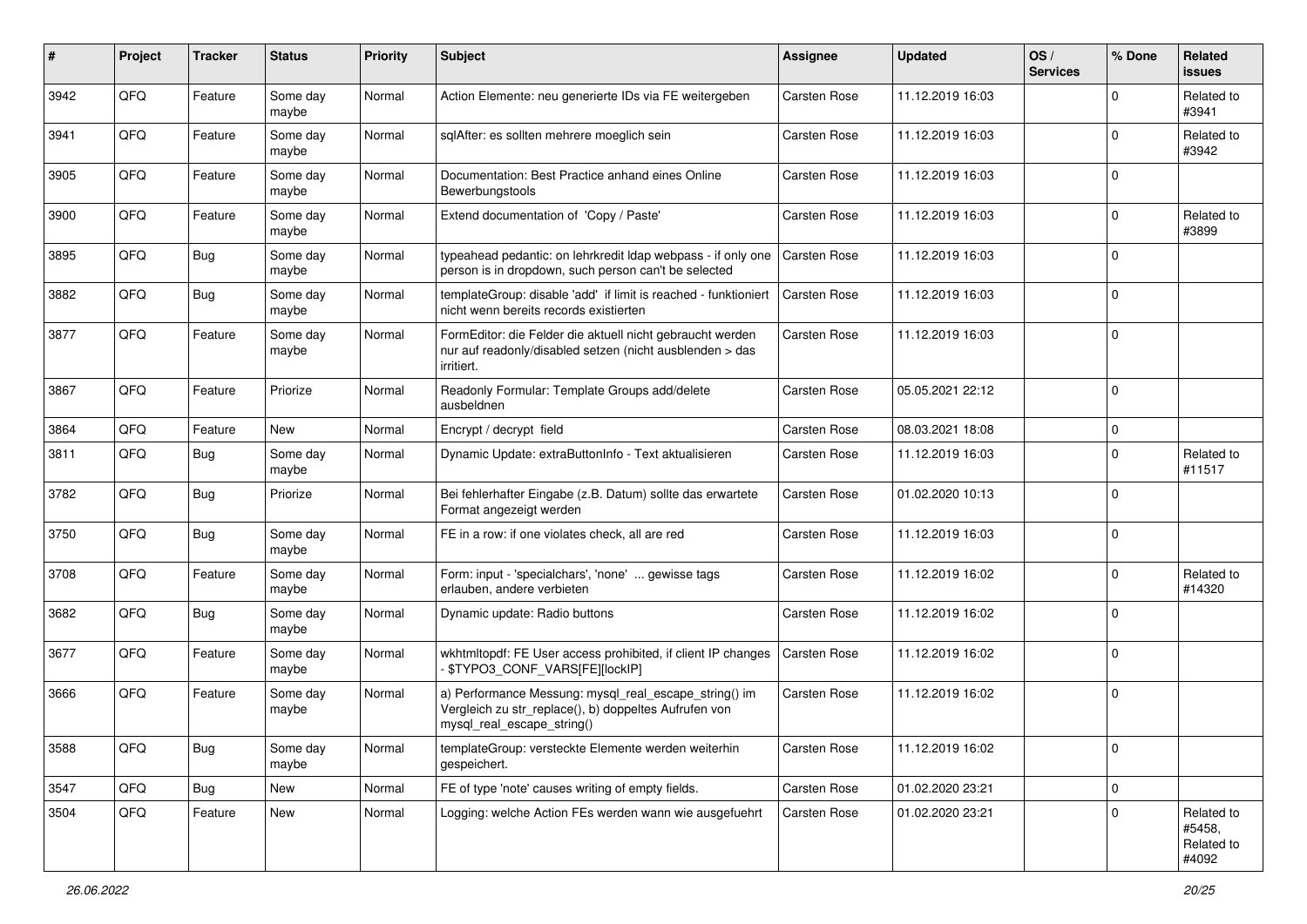| #    | Project | <b>Tracker</b> | <b>Status</b>     | <b>Priority</b> | <b>Subject</b>                                                                                                                | <b>Assignee</b>     | <b>Updated</b>   | OS/<br><b>Services</b> | % Done      | Related<br>issues                           |
|------|---------|----------------|-------------------|-----------------|-------------------------------------------------------------------------------------------------------------------------------|---------------------|------------------|------------------------|-------------|---------------------------------------------|
| 3458 | QFQ     | Feature        | Some day<br>maybe | Normal          | Display 'Edit Form Element'-Checkbox on form: should<br>depend on FE Group                                                    | Carsten Rose        | 11.12.2019 16:02 |                        | $\Omega$    | Related to<br>#3447                         |
| 3457 | QFQ     | Feature        | Some day<br>maybe | Normal          | LDAP: concat multi values to one single entry                                                                                 | <b>Carsten Rose</b> | 11.12.2019 16:02 |                        | $\Omega$    |                                             |
| 3432 | QFQ     | Feature        | New               | Normal          | subrecord: dynamicUpdate                                                                                                      | Carsten Rose        | 11.06.2020 21:10 |                        | $\mathbf 0$ | Related to<br>#5691                         |
| 3402 | QFQ     | Feature        | Some day<br>maybe | Normal          | Syntax Highlighting via CodeMirror                                                                                            | Carsten Rose        | 11.12.2019 16:02 |                        | 100         | Related to<br>#3207                         |
| 3385 | QFQ     | Feature        | Some day<br>maybe | Normal          | templateGroup: insert/update/delete non primary records                                                                       | Carsten Rose        | 11.12.2019 16:02 |                        | $\Omega$    |                                             |
| 3350 | QFQ     | Feature        | Some day<br>maybe | Normal          | FormEditor: Hilfetext hinter 'checktype'                                                                                      | Carsten Rose        | 11.12.2019 16:02 |                        | $\Omega$    |                                             |
| 3349 | QFQ     | <b>Bug</b>     | Some day<br>maybe | Normal          | config.qfq.ini: a) vertraegt keine '=' im Value (z.B. Passwort),<br>b) Values sollten in ticks einschliessbar sein (spaces, ) | <b>Carsten Rose</b> | 11.12.2019 16:02 |                        | $\Omega$    |                                             |
| 3332 | QFQ     | Feature        | Some day<br>maybe | Normal          | Uploads: Thumbnails, Details zum hochgeladenen File                                                                           | <b>Carsten Rose</b> | 11.12.2019 16:02 |                        | $\Omega$    | Related to<br>#3264.<br>Related to<br>#5333 |
| 3331 | QFQ     | Feature        | Some day<br>maybe | Normal          | Default Tooltip fuer _page? Links: mit Form und Record ID                                                                     | Carsten Rose        | 11.12.2019 16:02 |                        | $\Omega$    |                                             |
| 3291 | QFQ     | Feature        | Some day<br>maybe | Normal          | AutoCron websiteToken                                                                                                         | Carsten Rose        | 11.12.2019 16:02 |                        | $\mathbf 0$ | Related to<br>#4250                         |
| 3285 | QFQ     | Feature        | Some day<br>maybe | Normal          | Zeichenlimit pro Feld: textarea / editor                                                                                      | <b>Carsten Rose</b> | 11.12.2019 16:02 |                        | $\Omega$    |                                             |
| 3267 | QFQ     | Feature        | Some day<br>maybe | Normal          | 2 Forms auf einer Seite: real + Read only                                                                                     | <b>Carsten Rose</b> | 11.12.2019 16:03 |                        | $\Omega$    |                                             |
| 3216 | QFQ     | Feature        | Some day<br>maybe | Normal          | dynamic update für checkbox label2                                                                                            | <b>Carsten Rose</b> | 11.12.2019 16:03 |                        | $\Omega$    | Related to<br>#2081                         |
| 3130 | QFQ     | <b>Bug</b>     | Some day<br>maybe | Normal          | Debug Info's nicht korrekt nach 'New > Save'.                                                                                 | Carsten Rose        | 11.12.2019 16:03 |                        | $\Omega$    | Related to<br>#3253                         |
| 2995 | QFQ     | Feature        | Some day<br>maybe | Normal          | Dropdown JQuery Plugin: 'chosen' - Moeglichkeit um Select<br>Listen mehr Funktion zu geben. Kein Bootstrap noetig.            | <b>Carsten Rose</b> | 11.12.2019 16:03 |                        | $\Omega$    |                                             |
| 2643 | QFQ     | Bug            | Some day<br>maybe | Normal          | Zend / PHP Webinars anschauen                                                                                                 | Carsten Rose        | 01.02.2020 15:56 |                        | $\mathbf 0$ |                                             |
| 2361 | QFQ     | Feature        | New               | Normal          | Logging wer/wann/wo welches Formular aufgerufen hat                                                                           | Carsten Rose        | 11.12.2019 16:15 |                        | 0           | Related to<br>#4432,<br>Related to<br>#7480 |
| 2084 | QFQ     | Feature        | Some day<br>maybe | Normal          | Mailto mit encryption: Subrecord                                                                                              | Carsten Rose        | 11.12.2019 16:03 |                        | 0           | Related to<br>#2082                         |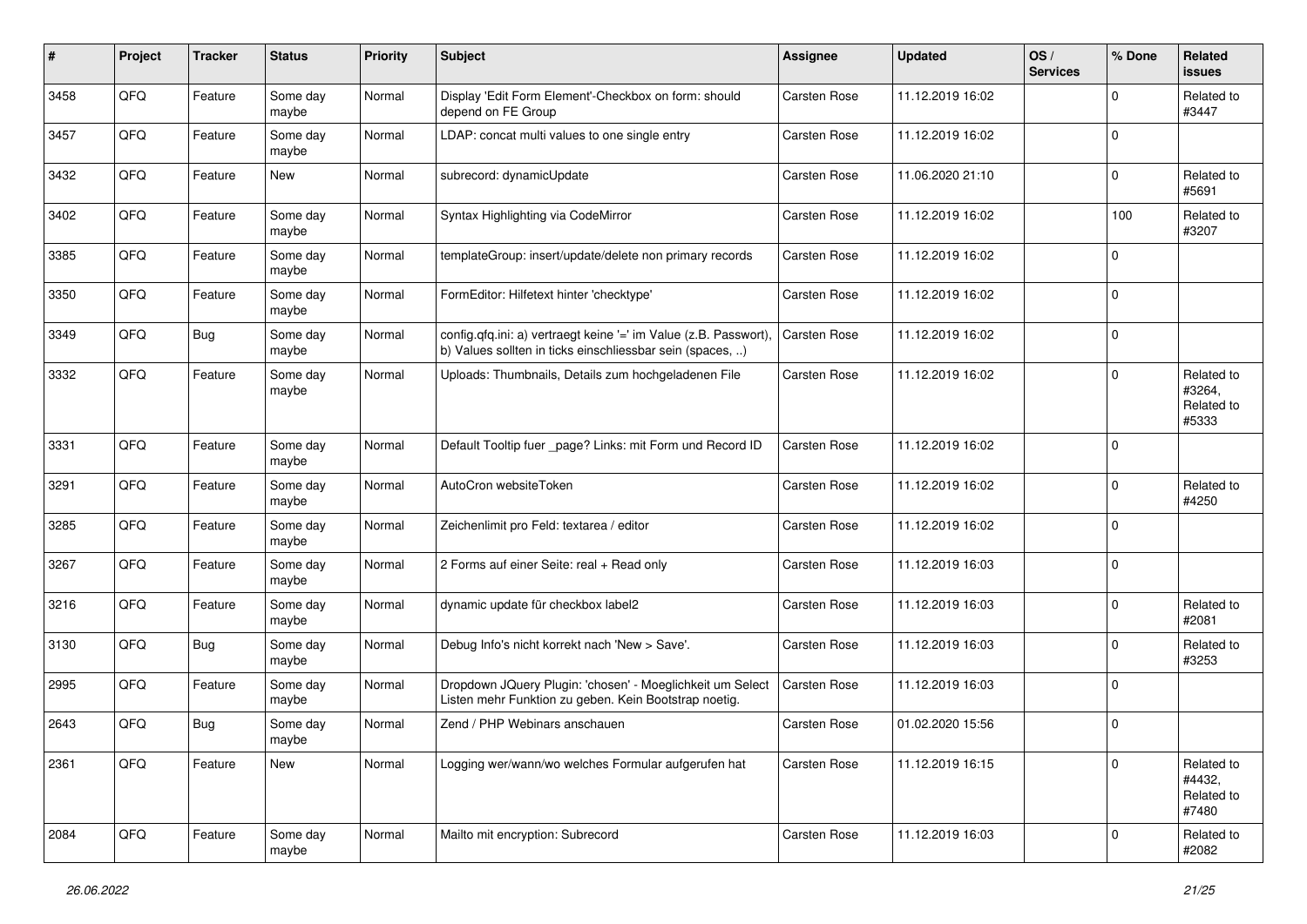| #     | Project        | <b>Tracker</b> | <b>Status</b>     | <b>Priority</b> | <b>Subject</b>                                                                         | Assignee      | <b>Updated</b>   | OS/<br><b>Services</b> | % Done      | Related<br><b>issues</b>                                               |
|-------|----------------|----------------|-------------------|-----------------|----------------------------------------------------------------------------------------|---------------|------------------|------------------------|-------------|------------------------------------------------------------------------|
| 1946  | QFQ            | Feature        | Some day<br>maybe | Normal          | Kontrolle ob der ReadOnly Modus bei den<br>Formularelementen korrekt implementiert ist | Carsten Rose  | 11.12.2019 16:03 |                        | $\Omega$    |                                                                        |
| 1635  | QFQ            | Feature        | Some day<br>maybe | Normal          | QFQ Extension content record: weitere Optionen<br>einblenden.                          | Carsten Rose  | 11.12.2019 16:03 |                        | $\Omega$    |                                                                        |
| 13647 | QFQ            | Bug            | New               | Normal          | Autofocus funktioniert nicht auf Chrome                                                | Benjamin Baer | 19.03.2022 17:44 |                        | $\Omega$    |                                                                        |
| 13528 | QFQ            | Bug            | New               | Normal          | gfg.io > releases: es wird kein neues Release angelegt                                 | Benjamin Baer | 19.03.2022 17:46 |                        | $\Omega$    |                                                                        |
| 12556 | QFQ            | Feature        | New               | Normal          | Pills Title: colored = static or dynamic on allrequiredgiven                           | Benjamin Baer | 19.03.2022 17:49 |                        | $\Omega$    |                                                                        |
| 12490 | QFQ            | Feature        | New               | Normal          | Loading Plugins in QFQ - see what tinymce does. (lazy<br>loading)                      | Benjamin Baer | 08.06.2022 10:37 |                        | $\Omega$    | Related to<br>#12611,<br>Related to<br>#10013,<br>Related to<br>#7732  |
| 12476 | QFQ            | Feature        | <b>New</b>        | Normal          | clearMe: a) should trigger 'dirty', b) sticky on textarea resize                       | Benjamin Baer | 04.01.2022 08:40 |                        | $\Omega$    | Related to<br>#9528                                                    |
| 10003 | QFQ            | Feature        | Priorize          | Normal          | fieldset: stronger visualize group                                                     | Benjamin Baer | 12.02.2020 08:13 |                        | $\Omega$    |                                                                        |
| 9898  | QFQ            | <b>Bug</b>     | Feedback          | Normal          | Formular trotz Timeout gespeichert                                                     | Benjamin Baer | 01.02.2020 15:56 |                        | $\Omega$    |                                                                        |
| 9535  | QFQ            | Bug            | Feedback          | Normal          | Report:  AS '_vertical' - column to wide - vertical >> rot45,<br>rot <sub>90</sub>     | Benjamin Baer | 01.02.2020 15:56 |                        | $\Omega$    |                                                                        |
| 9135  | QFQ            | Feature        | Priorize          | Normal          | Progress Bar generic / replace old hourglass download<br>popup                         | Benjamin Baer | 03.01.2022 07:43 |                        | $\Omega$    |                                                                        |
| 9130  | QFQ            | Feature        | Some day<br>maybe | Normal          | tablesorter: Automatic Row numbering / Zeilenummer                                     | Benjamin Baer | 01.02.2020 23:22 |                        | $\Omega$    |                                                                        |
| 8522  | QFQ            | Feature        | Some day<br>maybe | Normal          | build QFQ - npm warnings                                                               | Benjamin Baer | 01.02.2020 23:19 |                        | 50          |                                                                        |
| 7965  | QFQ            | Feature        | Priorize          | Normal          | Input type 'text' with visual format - currency                                        | Benjamin Baer | 03.01.2022 07:45 |                        | $\Omega$    |                                                                        |
| 7732  | QFQ            | Feature        | Some day<br>maybe | Normal          | Javascript: Lazy Loading der add on libs                                               | Benjamin Baer | 08.06.2022 10:38 |                        | $\Omega$    | Related to<br>#12611,<br>Related to<br>#12490,<br>Related to<br>#10013 |
| 7730  | QFQ            | Feature        | Priorize          | Normal          | SELECT Box: title in between                                                           | Benjamin Baer | 01.02.2020 23:22 |                        | $\Omega$    |                                                                        |
| 6972  | $\mathsf{QFQ}$ | Feature        | Some day<br>maybe | Normal          | Fabric Clipboard / cross browser tab                                                   | Benjamin Baer | 01.02.2020 23:21 |                        | $\mathbf 0$ |                                                                        |
| 6970  | QFQ            | Feature        | Some day<br>maybe | Normal          | tablesorter: default fuer 'sortReset' aendern von 'Ctrl' zu 'Alt'                      | Benjamin Baer | 01.02.2020 23:21 |                        | $\mathbf 0$ |                                                                        |
| 6870  | QFQ            | Feature        | Priorize          | Normal          | Click on '_link' triggers an API call                                                  | Benjamin Baer | 03.01.2022 08:25 |                        | 0           |                                                                        |
| 6801  | QFQ            | Feature        | Priorize          | Normal          | Fabric: Maximize / FullIscreen                                                         | Benjamin Baer | 21.03.2022 09:56 |                        | $\pmb{0}$   |                                                                        |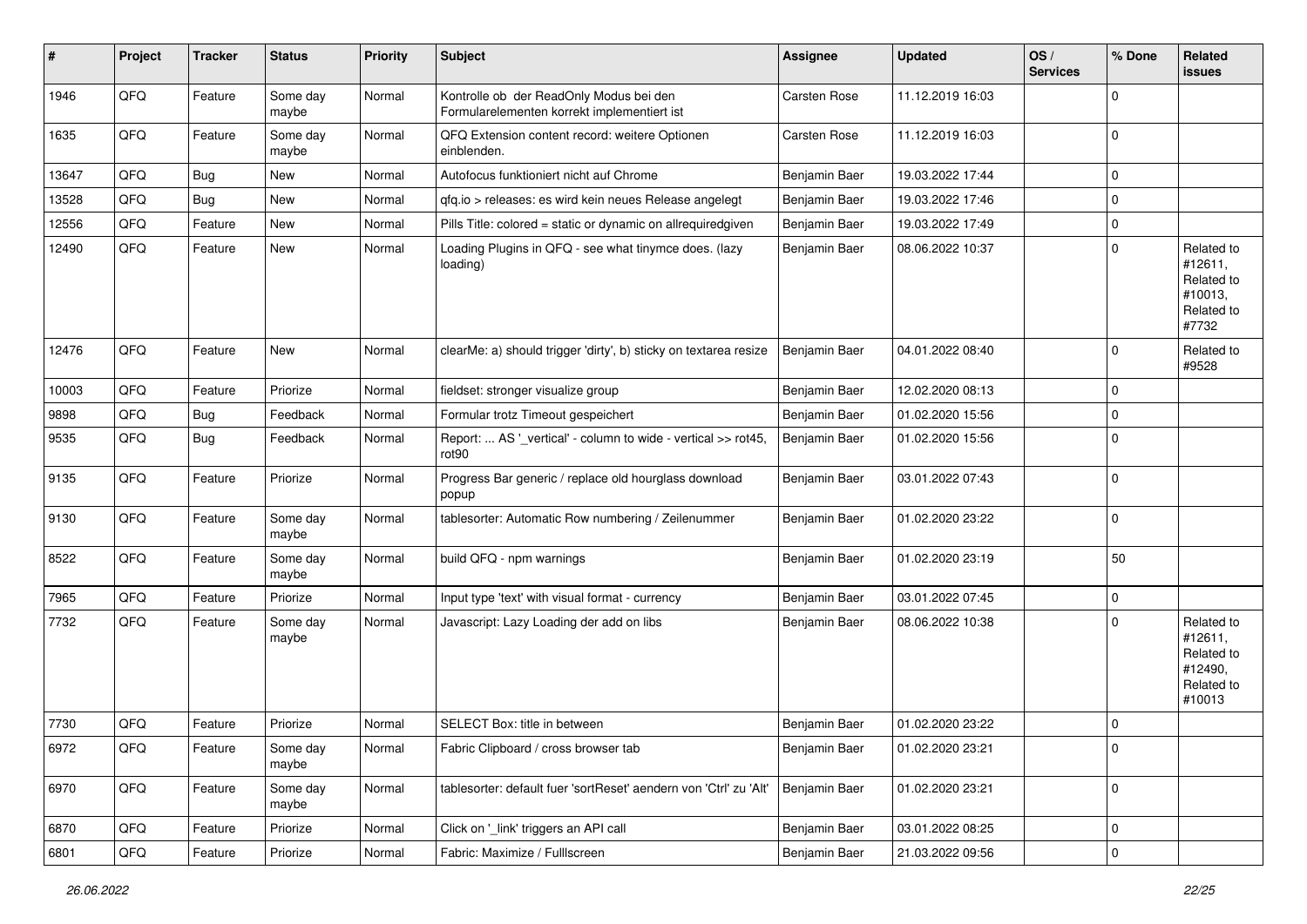| #     | Project | <b>Tracker</b> | <b>Status</b>     | <b>Priority</b> | <b>Subject</b>                                                                                                                                           | <b>Assignee</b> | <b>Updated</b>   | OS/<br><b>Services</b> | % Done      | Related<br>issues    |
|-------|---------|----------------|-------------------|-----------------|----------------------------------------------------------------------------------------------------------------------------------------------------------|-----------------|------------------|------------------------|-------------|----------------------|
| 6566  | QFQ     | <b>Bug</b>     | Priorize          | Normal          | Link Function 'delete': provided parameter missing on page<br>reload                                                                                     | Benjamin Baer   | 03.01.2022 08:08 |                        | $\Omega$    |                      |
| 6224  | QFQ     | Feature        | Priorize          | Normal          | Dynamic update: fade in/out fields                                                                                                                       | Benjamin Baer   | 21.03.2022 09:50 |                        | $\Omega$    |                      |
| 6140  | QFQ     | Bug            | Priorize          | Normal          | QFQ DnD Sort: Locked fields                                                                                                                              | Benjamin Baer   | 21.03.2022 09:56 |                        | $\mathbf 0$ |                      |
| 5562  | QFQ     | Feature        | Priorize          | Normal          | Drag'n'Drop fuer Uploads                                                                                                                                 | Benjamin Baer   | 21.03.2022 09:52 |                        | $\Omega$    | Related to<br>#9706  |
| 5389  | QFQ     | Feature        | Some day<br>maybe | Normal          | QFQ Design: Multline label / note                                                                                                                        | Benjamin Baer   | 01.02.2020 23:19 |                        | $\mathbf 0$ |                      |
| 5366  | QFQ     | Feature        | Priorize          | Normal          | Saving with keyboard shortcuts                                                                                                                           | Benjamin Baer   | 21.03.2022 09:47 |                        | $\mathbf 0$ |                      |
| 5024  | QFQ     | Feature        | Some day<br>maybe | Normal          | Fabric: Generate PDF with edits                                                                                                                          | Benjamin Baer   | 01.02.2020 23:20 |                        | $\Omega$    | Related to<br>#10704 |
| 4457  | QFQ     | Bug            | Priorize          | Normal          | typeahead: pressing return to select an item, saves the form<br>and closes the form.                                                                     | Benjamin Baer   | 03.01.2022 08:01 |                        | $\Omega$    | Related to<br>#4398  |
| 4454  | QFQ     | Bug            | Some day<br>maybe | Normal          | Required Elements: multiple elements in a row - whole row<br>marked if only one input is empty.                                                          | Benjamin Baer   | 01.02.2020 23:20 |                        | $\mathbf 0$ |                      |
| 4420  | QFQ     | Feature        | Some day<br>maybe | Normal          | Client: Local Storage - store the changes of a form, local in<br>the browser.                                                                            | Benjamin Baer   | 11.12.2019 16:02 |                        | $\Omega$    |                      |
| 4398  | QFQ     | <b>Bug</b>     | Some day<br>maybe | Normal          | Typeahead: mouse click in a prefilled input opens a single<br>item dropdown with the current value - click on it seems to<br>set the value, not the key. | Benjamin Baer   | 01.02.2020 23:20 |                        | $\Omega$    | Related to<br>#4457  |
| 3692  | QFQ     | Feature        | Some day<br>maybe | Normal          | QFQ Webseite                                                                                                                                             | Benjamin Baer   | 11.12.2019 16:02 |                        | $\mathbf 0$ | Related to<br>#5033  |
| 3415  | QFQ     | Feature        | Some day<br>maybe | Normal          | FE Login Box Templatefile                                                                                                                                | Benjamin Baer   | 11.12.2019 16:02 |                        | $\Omega$    |                      |
| 2665  | QFQ     | Bug            | Priorize          | Normal          | Dynamic Update funktioniert nicht, wenn beim<br>entsprechenden FormElement eine size angegeben ist.                                                      | Benjamin Baer   | 03.01.2022 08:12 |                        | 30          |                      |
| 2063  | QFQ     | <b>Bug</b>     | Some day<br>maybe | Normal          | Pills auf 'inaktiv' setzen falls keine Element auf dem Pill<br>sichtbar sind.                                                                            | Benjamin Baer   | 11.12.2019 16:03 |                        | $\mathbf 0$ | Related to<br>#3752  |
| 14185 | QFQ     | Feature        | <b>New</b>        | Normal          | External/Autocron.php - better suitable directory                                                                                                        | Support: System | 28.05.2022 11:03 |                        | $\mathbf 0$ |                      |
| 12156 | QFQ     | Feature        | New               | Normal          | Form: Optional disable 'leave page'                                                                                                                      |                 | 03.05.2021 20:45 |                        | $\mathbf 0$ |                      |
| 12135 | QFQ     | Feature        | New               | Normal          | Subrecord: Notiz                                                                                                                                         |                 | 24.04.2021 16:58 |                        | $\mathbf 0$ |                      |
| 12039 | QFQ     | Feature        | New               | Normal          | Missing htmlSpecialChar() in pre processing on form submit                                                                                               |                 | 18.02.2021 00:09 |                        | $\mathbf 0$ | Related to<br>#14320 |
| 12038 | QFQ     | Feature        | New               | Normal          | a) STORE_VAR: filenameOnlyStripUniq, b) SP:<br>QSTRIPUNIQ()                                                                                              |                 | 17.02.2021 23:55 |                        | $\mathbf 0$ |                      |
| 11716 | QFQ     | Feature        | New               | Normal          | Form an beliebiger Stelle im Report anzeigen                                                                                                             |                 | 09.12.2020 09:47 |                        | $\pmb{0}$   |                      |
| 11715 | QFQ     | <b>Bug</b>     | New               | Normal          | acceptZeroAsRequired and requiredOffButMark do not<br>coincide                                                                                           |                 | 08.12.2020 12:13 |                        | $\mathbf 0$ |                      |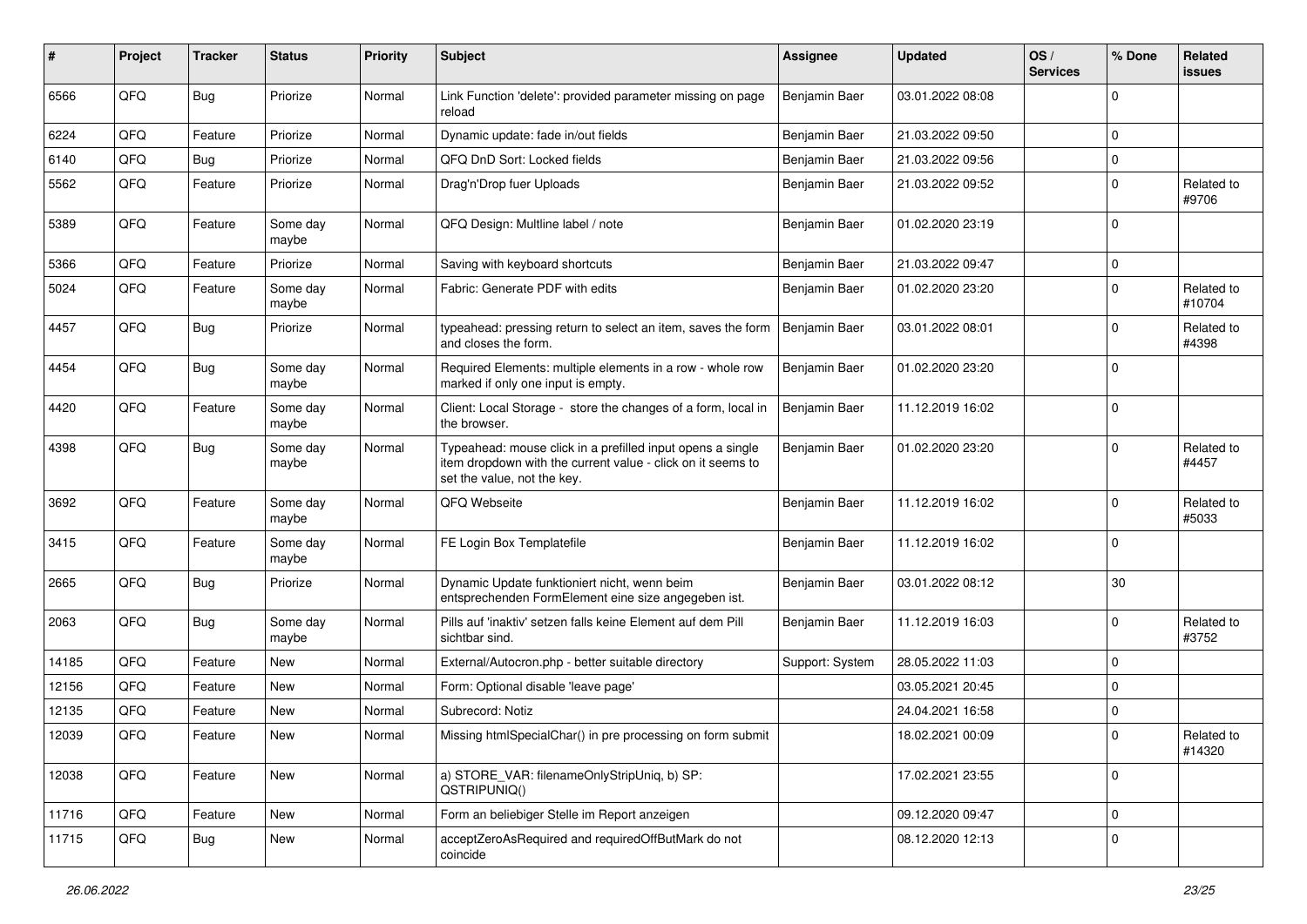| $\vert$ # | Project | <b>Tracker</b> | <b>Status</b>     | <b>Priority</b> | <b>Subject</b>                                                                       | <b>Assignee</b> | <b>Updated</b>   | OS/<br><b>Services</b> | % Done      | Related<br><b>issues</b> |
|-----------|---------|----------------|-------------------|-----------------|--------------------------------------------------------------------------------------|-----------------|------------------|------------------------|-------------|--------------------------|
| 11535     | QFQ     | Feature        | New               | Normal          | Ability to create SQL columns in frontend QFQ forms                                  |                 | 17.11.2020 12:11 |                        | $\mathbf 0$ |                          |
| 11534     | QFQ     | Feature        | New               | Normal          | Report: Action on selected rows - Table batchprocessing<br>feature                   |                 | 18.11.2020 08:15 |                        | $\mathbf 0$ |                          |
| 11522     | QFQ     | <b>Bug</b>     | <b>New</b>        | Normal          | Aus/Einblenden von Reitern                                                           |                 | 13.11.2020 14:58 |                        | $\mathbf 0$ |                          |
| 10890     | QFQ     | <b>Bug</b>     | New               | Normal          | AutoCron hangs                                                                       |                 | 20.07.2020 13:56 |                        | $\mathbf 0$ |                          |
| 10874     | QFQ     | Feature        | New               | Normal          | Erstellen eines Foreign Keys in der Tabelle "FormElement"                            |                 | 13.07.2020 10:11 |                        | $\mathbf 0$ |                          |
| 10763     | QFQ     | Feature        | New               | Normal          | form accessed and submitted despite logout?                                          |                 | 16.06.2020 11:43 |                        | $\mathbf 0$ |                          |
| 10759     | QFQ     | <b>Bug</b>     | New               | Normal          | emptyMeansNull - Feld falsch aktualisiert                                            |                 | 12.11.2020 23:45 |                        | $\mathbf 0$ |                          |
| 10738     | QFQ     | Feature        | Some day<br>maybe | Normal          | CORS headers for external API requests                                               |                 | 10.06.2020 14:00 |                        | $\mathbf 0$ |                          |
| 10384     | QFQ     | Feature        | New               | Normal          | Parameter Exchange QFQ Instances                                                     |                 | 07.05.2020 09:38 |                        | $\mathbf 0$ |                          |
| 10345     | QFQ     | Feature        | New               | Normal          | Templates - Patterns QFQ Style                                                       |                 | 03.05.2021 21:01 |                        | $\mathbf 0$ | Related to<br>#10713     |
| 10324     | QFQ     | <b>Bug</b>     | New               | Normal          | Excel Export mit Template funktioniert nur, wenn Template<br>vor uid kommt           |                 | 30.03.2020 11:20 |                        | $\mathbf 0$ | Related to<br>#10257     |
| 9855      | QFQ     | <b>Bug</b>     | New               | Normal          | <b>Required Check</b>                                                                |                 | 01.02.2020 15:56 |                        | $\mathbf 0$ |                          |
| 9853      | QFQ     | Feature        | New               | Normal          | Check das SQL / QFQ / Mail Logfile geschrieben wird                                  |                 | 09.01.2020 11:15 |                        | $\mathbf 0$ |                          |
| 9126      | QFQ     | Bug            | Some day<br>maybe | Normal          | hidden Form elements are present in page source                                      |                 | 02.01.2021 18:41 |                        | $\mathbf 0$ |                          |
| 9024      | QFQ     | <b>Bug</b>     | Some day<br>maybe | Normal          | QFQ Einarbeitung                                                                     |                 | 01.02.2020 15:56 |                        | $\mathbf 0$ |                          |
| 9020      | QFQ     | Bug            | Some day<br>maybe | Normal          | radio mit buttonClass und dynamicUpdate lassen sich nicht<br>kombinieren             |                 | 11.12.2019 16:01 |                        | $\mathbf 0$ |                          |
| 8056      | QFQ     | Feature        | Some day<br>maybe | Normal          | Termin Organisation (Reservation)                                                    |                 | 01.02.2020 23:19 |                        | $\Omega$    | Related to<br>#8658      |
| 7921      | QFQ     | Feature        | Some day<br>maybe | Normal          | Rest API Export: URL kuerzer machen                                                  |                 | 01.02.2020 23:19 |                        | $\mathbf 0$ |                          |
| 7402      | QFQ     | <b>Bug</b>     | Some day<br>maybe | Normal          | thumbnail cache: outdated picture when permission denied<br>and permission resolved. |                 | 01.02.2020 23:20 |                        | $\mathbf 0$ |                          |
| 7281      | QFQ     | <b>Bug</b>     | Some day<br>maybe | Normal          | Subrecords: on large screen separator line too short                                 |                 | 01.02.2020 23:19 |                        | $\mathbf 0$ |                          |
| 7278      | QFQ     | Feature        | Some day<br>maybe | Normal          | Form: Wert vordefinieren der immer gesetzt wird                                      |                 | 02.05.2021 09:27 |                        | $\mathbf 0$ |                          |
| 7229      | QFQ     | Feature        | Some day<br>maybe | Normal          | New FormElement.type: Button                                                         |                 | 01.02.2021 12:32 |                        | $\mathbf 0$ |                          |
| 7108      | QFG     | Feature        | Some day<br>maybe | Normal          | QFQ Wrap Elements                                                                    |                 | 11.12.2019 16:01 |                        | $\mathbf 0$ |                          |